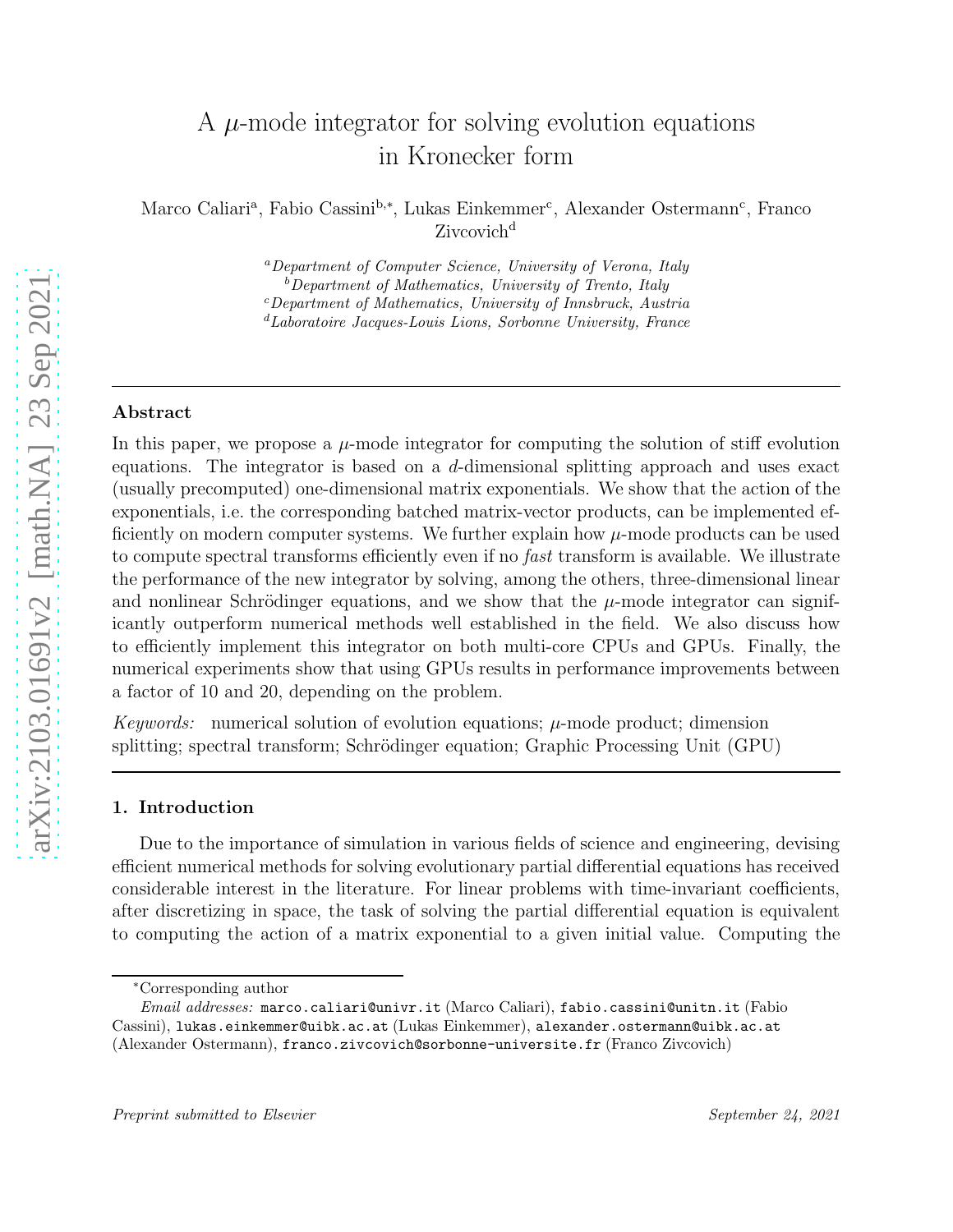action of matrix exponentials is also a crucial ingredient to devise efficient numerical methods for nonlinear partial differential equations; for example, in the context of exponential integrators [\[28\]](#page-23-0) or splitting methods [\[35\]](#page-24-0).

Despite the significant advances made in constructing more efficient numerical algorithms, efficiently computing the action of large matrix functions remains a significant challenge. In this paper, we propose a  $\mu$ -mode integrator that performs this computation for matrices in Kronecker form by computing the action of one-dimensional matrix exponentials only. In d dimensions and with *n* grid points per dimension the number of arithmetic operations required scales as  $\mathcal{O}(n^{d+1})$ . Nevertheless, such an approach would not have been viable in the past. With the increasing gap between the amount of floating point operations compared to the amount of memory transactions modern computer systems can perform, however, this is no longer a consequential drawback. In fact, (batched) matrix-matrix multiplications, as are required for this algorithm, can achieve performance close to the theoretical limit of the hardware, and they do not suffer from the irregular memory accesses that plague implementations based on sparse matrix formats. This is particularly true on accelerators, such as Graphic Processing Units (GPUs). Thus, on modern computer hardware, the proposed method is extremely effective. In this paper, we will show that for a range of problems the proposed  $\mu$ -mode integrator can outperform well established integrators that are commonly used in the field. We investigate the performances of the method for a two-dimensional pipe flow example. Then, we consider three-dimensional linear Schrödinger equations with time dependent and time independent potentials, in combination with Hermite spectral discretization, as well as a cubic nonlinear Schrödinger equation (Gross–Pitaevskii equation) in three space dimensions. In this context, we will also provide a discussion on the implementation of the method for multi-core CPUs and GPUs.

The  $\mu$ -mode integrator is exact for linear problems in Kronecker form (see section [2](#page-2-0) for more details). The discretization of many differential operators with constant coefficients fits into this class (e.g., the Laplacian operator  $\Delta$  and the i $\Delta$  operator that is commonly needed in quantum mechanics), as well as some more complicated problems (e.g. the Hamiltonian for a particle in a harmonic potential). For nonlinear partial differential equations, the approach can be used to solve the part of the problem that is in Kronecker form: for example, in the framework of a splitting method.

The  $\mu$ -mode integrator is related to dimension splitting schemes such as alternating direction implicit (ADI) schemes (see, e.g., [\[24,](#page-23-1) [27](#page-23-2), [37,](#page-24-1) [41](#page-24-2)]). However, while the main motivation for the dimension splitting in ADI is to obtain one-dimensional matrix equations, for which efficient solvers such as the Thomas algorithm are known, for the  $\mu$ -mode integrator the main utility of the dimension splitting is the reduction to one-dimensional problems for which matrix exponentials can be computed efficiently. Because of the exactness property described above, for many problems the  $\mu$ -mode integrator can be employed with a much larger step size compared to implicit methods such as ADI. This is particularly true for highly oscillatory problems, where both implicit and explicit integrators do suffer from small time steps (see, e.g.,  $[4]$ ).

In the context of spectral decompositions, commonly employed for pseudospectral meth-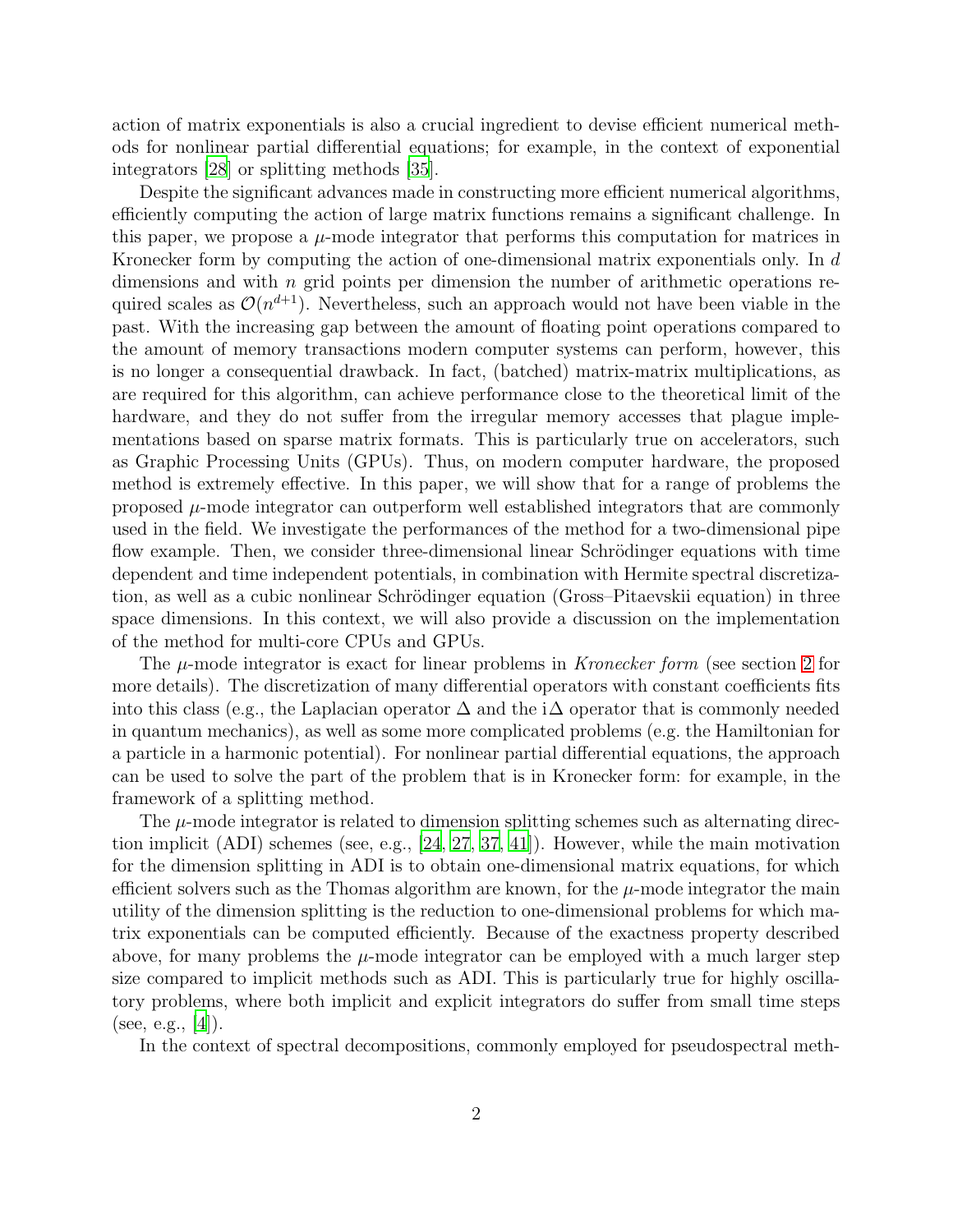ods, the structure of the problem also allows us to use  $\mu$ -mode products to efficiently compute spectral transforms from the space of values to the space of coefficients (and vice versa) even if no d-dimensional fast transform is available.

The outline of the paper is as follows. In section [2](#page-2-0) we describe the proposed  $\mu$ -mode integrator and explain in detail what it means for a differential equation to be in Kronecker form. We also discuss for which class of problems the integrator is particularly efficient. We then show, in section [3,](#page-6-0) how  $\mu$ -mode products can be used to efficiently compute arbitrary spectral transforms. Numerical results that highlight the efficiency of the approach will be presented in section [4.](#page-8-0) The implementation on modern computer architectures, which includes performance results for multi-core CPU and GPU based systems, will be discussed in section [5.](#page-16-0) Finally, in section [6](#page-20-0) we draw some conclusions.

#### <span id="page-2-0"></span>2. The  $\mu$ -mode integrator for differential equations in Kronecker form

As a simple example that introduces the main idea, we consider the two-dimensional heat equation

<span id="page-2-1"></span>
$$
\partial_t u(t, \mathbf{x}) = \Delta u(t, \mathbf{x}) = (\partial_1^2 + \partial_2^2) u(t, \mathbf{x}), \qquad \mathbf{x} \in \Omega \subset \mathbb{R}^2, \quad t > 0,
$$
  

$$
u(0, \mathbf{x}) = u_0(\mathbf{x})
$$
 (1)

on a rectangle, subject to appropriate boundary conditions (e.g. periodic, homogeneous Dirichlet or homogeneous Neumann). Its analytic solution is given by

<span id="page-2-3"></span>
$$
u(t, \cdot) = e^{t\Delta}u_0 = e^{t\partial_1^2}e^{t\partial_2^2}u_0 = e^{t\partial_2^2}e^{t\partial_1^2}u_0,
$$
\n(2)

where the last two equalities result from the fact that the partial differential operators  $\partial_1^2$ and  $\partial_2^2$  commute.

Discretizing [\(1\)](#page-2-1) by finite differences on a Cartesian grid with  $n_1 \times n_2$  grid points results in the linear differential equation

<span id="page-2-2"></span>
$$
\mathbf{u}'(t) = (I_2 \otimes A_1 + A_2 \otimes I_1) \mathbf{u}(t), \quad \mathbf{u}(0) = \mathbf{u}_0 \tag{3}
$$

for the unknown vector  $\mathbf{u}(t)$ . Here,  $A_1$  is a (one-dimensional) stencil matrix for  $\partial_1^2$  on the grid points  $x_1^{i_1}$  $i_1$ ,  $1 \le i_1 \le n_1$ , and  $A_2$  is a (one-dimensional) stencil matrix for  $\partial_2^2$  on the grid points  $x_2^{i_2}$  $i_2^2$ ,  $1 \le i_2 \le n_2$ . The symbol  $\otimes$  denotes the standard Kronecker product between two matrices. Since the matrices  $I_2 \otimes A_1$  and  $A_2 \otimes I_1$  trivially commute, the solution of [\(3\)](#page-2-2) is given by

$$
\mathbf{u}(t) = e^{t(I_2 \otimes A_1 + A_2 \otimes I_1)} \mathbf{u}_0 = e^{tI_2 \otimes A_1} e^{tA_2 \otimes I_1} \mathbf{u}_0 = e^{tA_2 \otimes I_1} e^{tI_2 \otimes A_1} \mathbf{u}_0,
$$

which is the discrete analog of [\(2\)](#page-2-3).

Using the tensor structure of the problem, the required actions of the large matrices  $e^{tI_2\otimes A_1}$  and  $e^{tA_2\otimes I_1}$  on a vector can easily be reformulated. Let  $\mathbf{U}(t)$  be the order two tensor of size  $n_1 \times n_2$  (in fact, a matrix) whose stacked columns form the vector  $\mathbf{u}(t)$ . The indices of this matrix reflect the structure of the grid. In particular

$$
\mathbf{U}(t)(i_1, i_2) = u(t, x_1^{i_1}, x_2^{i_2}), \qquad i_1 = 1, \dots, n_1, \quad i_2 = 1, \dots, n_2.
$$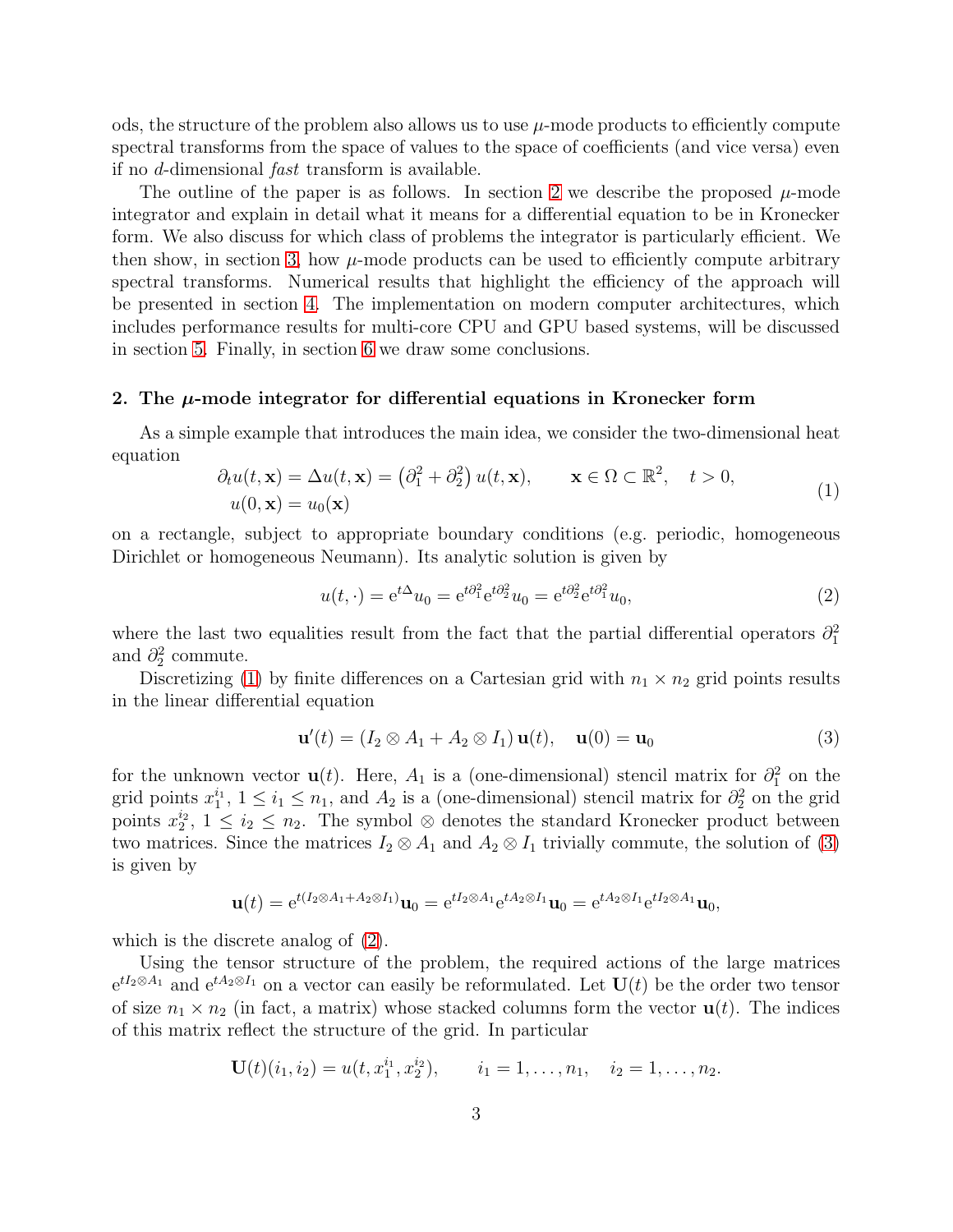Using this tensor notation, problem [\(3\)](#page-2-2) takes the form

$$
\mathbf{U}'(t) = A_1 \mathbf{U}(t) + \mathbf{U}(t) A_2^{\mathsf{T}}, \quad \mathbf{U}(0) = \mathbf{U}_0,
$$

and its solution can be expressed as

<span id="page-3-0"></span>
$$
\mathbf{U}(t) = e^{tA_1} \mathbf{U}_0 e^{tA_2^{\mathsf{T}}},\tag{4}
$$

see [\[38\]](#page-24-3). From this representation, it is clear that  $U(t)$  can be computed as the action of the small matrices  $e^{tA_1}$  and  $e^{tA_2}$  on the tensor  $U_0$ . More precisely, the matrices  $e^{tA_1}$  and  $e^{tA_2}$ act on the first and second indices of U, respectively. The computation of [\(4\)](#page-3-0) can thus be performed by the simple algorithm

$$
\mathbf{U}^{(0)} = \mathbf{U}_0,
$$
  
\n
$$
\mathbf{U}^{(1)}(\cdot, i_2) = e^{tA_1}\mathbf{U}^{(0)}(\cdot, i_2), \qquad i_2 = 1, \dots, n_2,
$$
  
\n
$$
\mathbf{U}^{(2)}(i_1, \cdot) = e^{tA_2}\mathbf{U}^{(1)}(i_1, \cdot), \qquad i_1 = 1, \dots, n_1,
$$
  
\n
$$
\mathbf{U}(t) = \mathbf{U}^{(2)}.
$$

It should be duly noted that the  $\mu$ -mode integrator is not restricted to the simple example considered until now. Indeed, let us consider the differential equation

<span id="page-3-2"></span>
$$
\mathbf{u}'(t) = M\mathbf{u}(t), \quad \mathbf{u}(0) = \mathbf{u}_0,\tag{5}
$$

where

$$
M=\sum_{\mu=1}^d A_{\otimes\mu}
$$

and

<span id="page-3-1"></span>
$$
A_{\otimes\mu} = I_d \otimes \cdots \otimes I_{\mu+1} \otimes A_{\mu} \otimes I_{\mu-1} \otimes \cdots \otimes I_1.
$$
 (6)

Here,  $A_\mu$  denotes an *arbitrary*  $n_\mu \times n_\mu$  matrix while  $I_\mu$  is the identity matrix of size  $n_\mu$ ,  $1 \leq \mu \leq d$ . The matrix M is also known in the literature as the Kronecker sum of the matrices  $A_{\mu}$  and is denoted by

$$
M=A_d\oplus A_{d-1}\oplus\cdots\oplus A_2\oplus A_1.
$$

Condition [\(6\)](#page-3-1) holds true for a range of equations with linear and constant coefficient differential operators on tensor product domains. Examples in this class include, after space discretization, the diffusion-advection-absorption equation

$$
\partial_t u(t, \mathbf{x}) = \alpha \Delta u(t, \mathbf{x}) + \beta \cdot \nabla u(t, \mathbf{x}) - \gamma u(t, \mathbf{x})
$$

or the Schrödinger equation with potential in Kronecker form

$$
i\partial_t \psi(t, \mathbf{x}) = -\frac{1}{2}\Delta \psi(t, \mathbf{x}) + \left(\sum_{\mu=1}^d V(t, x_\mu)\right) \psi(t, \mathbf{x}).
$$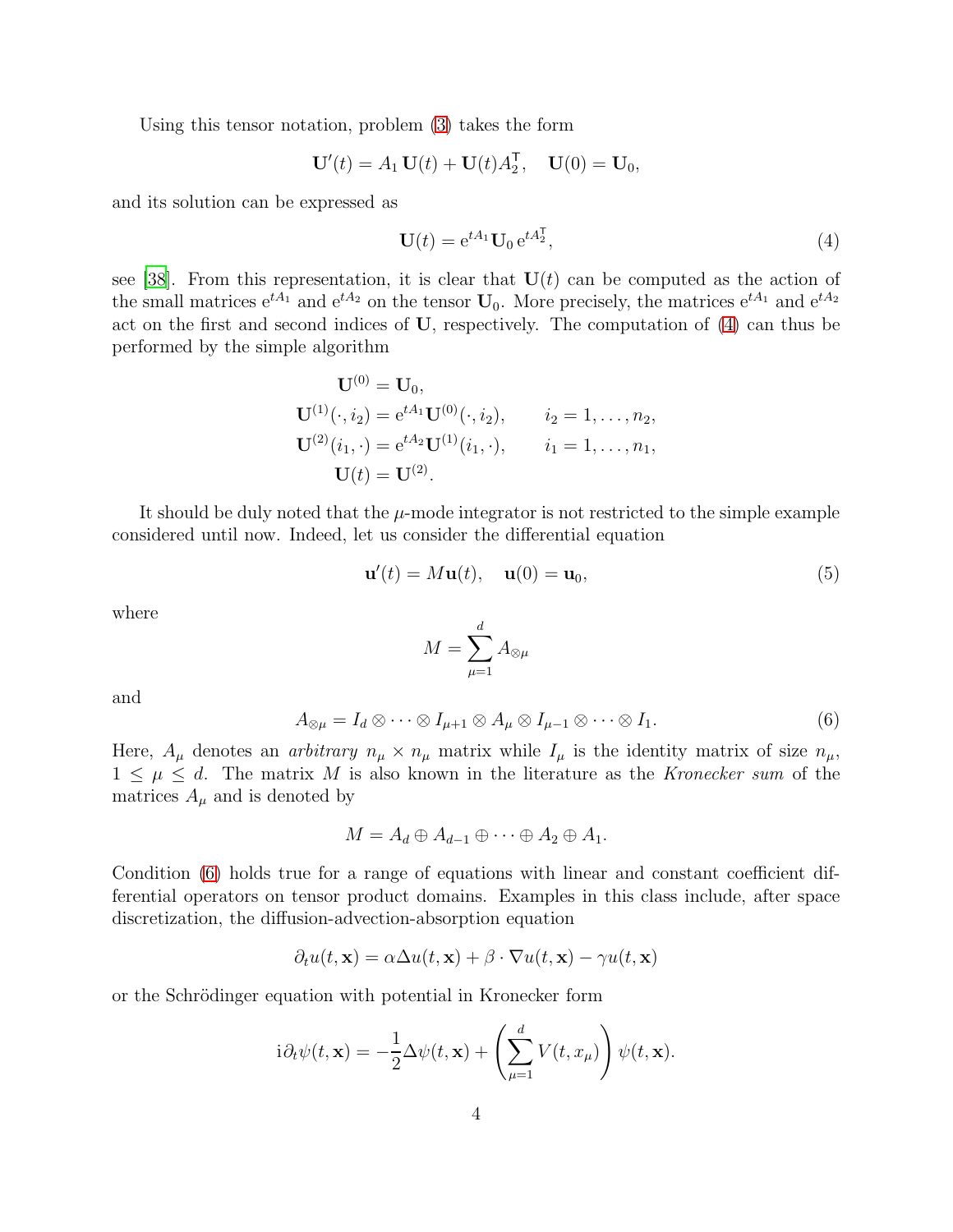Condition [\(6\)](#page-3-1) is fulfilled also for some problems with non-constant coefficient differential operators, see section [4.2](#page-12-0) for an example. We will consider these and other equations later in the paper to perform numerical examples.

Equation  $(5)$  is what we call a linear problem in *Kronecker form*, and its solution is obviously given by

$$
\mathbf{u}(t) = e^{tA_{\otimes 1}} \cdots e^{tA_{\otimes d}} \mathbf{u}_0,
$$

where the single factors  $e^{tA_{\otimes \mu}}$  mutually commute. Again, the computation of  $u(t)$  just requires the actions of the small matrices  $e^{tA_\mu}$ . More precisely, consider the order d tensor  $U(t)$  of size  $n_1 \times \cdots \times n_d$  that collects the values of a function u on a Cartesian grid, i.e.

$$
\mathbf{U}(t)(i_1,\ldots,i_d) = u(t,x_1^{i_1},\ldots,x_d^{i_d}), \qquad 1 \le i_\mu \le n_\mu, \quad 1 \le \mu \le d.
$$

Then, in the same way as in the two-dimensional heat equation case, the computation of  $\mathbf{u}(t)$  can be performed by

<span id="page-4-0"></span>
$$
\mathbf{U}^{(0)} = \mathbf{U}_0,
$$
  
\n
$$
\mathbf{U}^{(1)}(\cdot, i_2, \dots, i_d) = e^{tA_1} \mathbf{U}^{(0)}(\cdot, i_2, \dots, i_d), \qquad 1 \le i_\mu \le n_\mu, \quad 2 \le \mu \le d,
$$
  
\n...  
\n
$$
\mathbf{U}^{(d)}(i_1, \dots, i_{d-1}, \cdot) = e^{tA_d} \mathbf{U}^{(d-1)}(i_1, \dots, i_{d-1}, \cdot), \qquad 1 \le i_\mu \le n_\mu, \quad 1 \le \mu \le d-1,
$$
  
\n
$$
\mathbf{U}(t) = \mathbf{U}^{(d)}.
$$
\n(7)

We remark that scheme [\(7\)](#page-4-0) can also be useful as a building block for solving nonlinear partial differential equations. In this case, an exponential or splitting scheme would be used to separate the linear part, which is treated exactly by the integrator [\(7\)](#page-4-0), from the nonlinear part which is treated in a different fashion. This is useful for a number of problems. For example, when solving the drift-kinetic equations in plasma physics using an exponential integrator [\[15](#page-23-3), [16](#page-23-4)], Fourier spectral methods are commonly used. While such FFT based schemes are efficient, it is also well known that they can lead to numerical oscillations [\[22\]](#page-23-5). Using integrator [\(7\)](#page-4-0) would allow us to choose a more appropriate space discretization while still retaining efficiency. Another example are diffusion-reaction equations with nonlinear reaction terms that are treated using splitting methods (see, e.g., [\[20,](#page-23-6) [21,](#page-23-7) [29\]](#page-24-4)). In this case scheme [\(7\)](#page-4-0) would be used to efficiently solve the subflow corresponding to the linear diffusion. We further note that a related approach was pursued by [\[39](#page-24-5)] in order to produce schemes that solve two- and three-dimensional biological models.

Implementing integrator  $(7)$  requires the computation of d small exponentials of sizes  $n_1 \times n_1, \ldots, n_d \times n_d$ , respectively. If a marching scheme with *constant* time step is applied to [\(5\)](#page-3-2), then these matrices can be precomputed once and for all, and their storage cost is negligible compared to that required by the solution  $U(t)$ . Otherwise, we need to compute at every time step new matrix exponentials, whose computational cost still represents only a small fraction of the entire algorithm (see section [4.1\)](#page-9-0). Indeed, the main component of the final cost is represented by the computation of matrix-matrix products of size  $n_{\mu} \times n_{\mu}$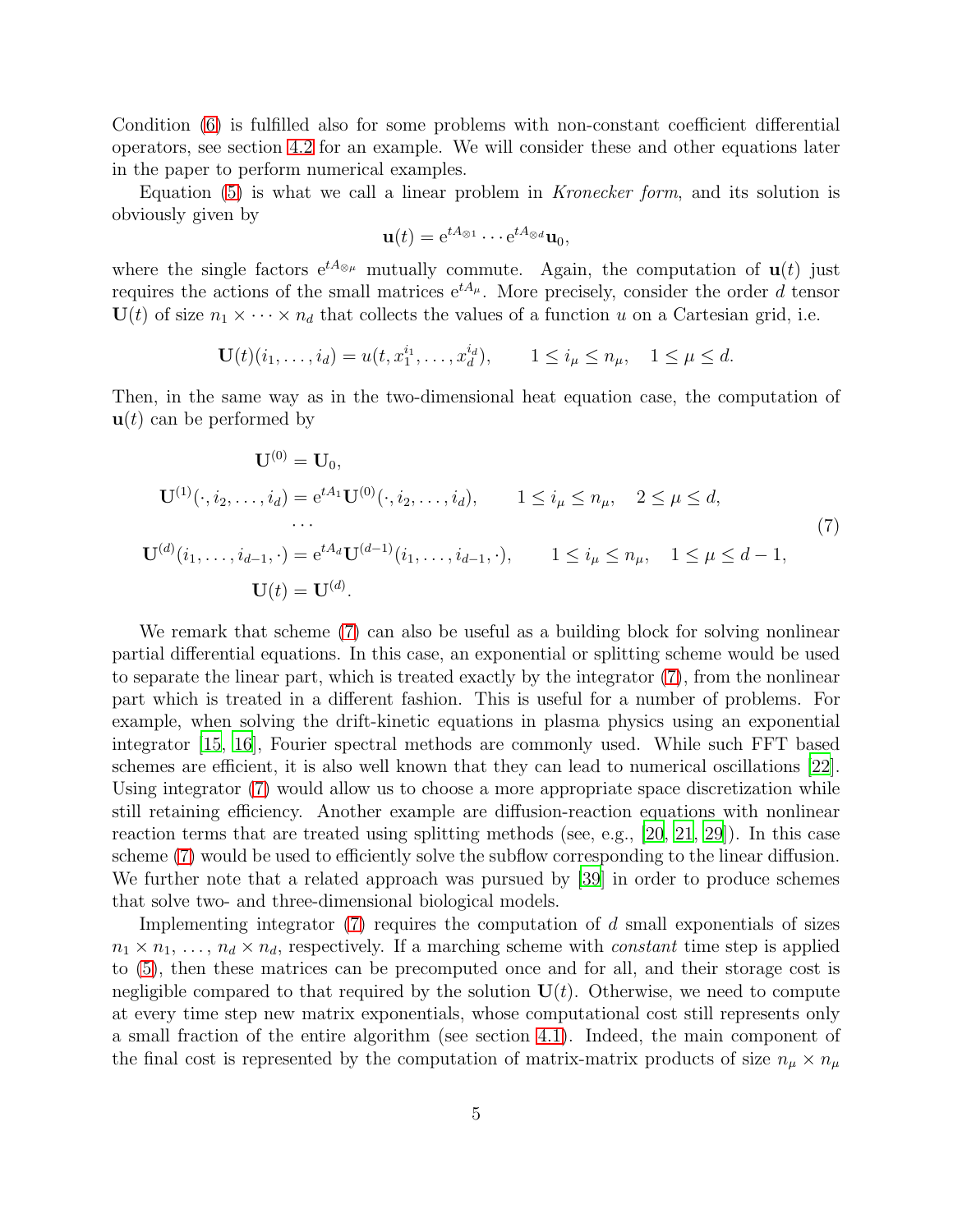times  $n_{\mu} \times (n_1 \cdots n_{\mu-1} n_{\mu+1} \cdots n_d)$ . Thus, the computational complexity of the algorithm is  $\mathcal{O}(N \max_{\mu} n_{\mu})$ , where  $N = n_1 \cdots n_d$  is the total number of degrees of freedom.

Clearly, we can solve equation [\(5\)](#page-3-2) also by directly computing the vector  $e^{tM}u_0$ . In fact M is an  $N \times N$  sparse matrix and, when it is too large for the explicit computation of  $e^{tM}$ , the action of the matrix exponential can be approximated by polynomial methods such as Krylov projection (see, for instance, [\[25](#page-23-8), [40](#page-24-6)]), Taylor series [\[3](#page-22-1)], or polynomial interpolation (see, for instance, [\[9,](#page-22-2) [10,](#page-22-3) [11](#page-22-4)]). All these iterative methods require one matrix-vector product per iteration, which costs  $\mathcal{O}(N)$  plus additional vector operations. The number of iterations, however, highly depends on the norm and some properties of the matrix, such as the normality, the condition number, and the stiffness, and it is not easy to predict it. Moreover, for Krylov methods, one has to take into account the storage of a full matrix with  $N$  rows and as many columns as the dimension of the Krylov subspace.

Also, an implicit scheme based on a Krylov solver could be applied to integrate equation [\(5\)](#page-3-2). In particular, if we restrict our attention to the heat equation case and the conjugate gradient method, for example,  $\mathcal{O}(\max_u n_u)$  iterations are needed for the solution (see the convergence analysis in [\[44,](#page-25-0) Chap. 6.11]), and each iteration requires a sparse matrix-vector product which is  $\mathcal{O}(N)$ . Hence, the resulting computational complexity is the same as for the proposed algorithm. However, on modern hardware architectures memory transactions are much more costly than performing floating point operations. A modern CPU or GPU can easily perform many tens of arithmetic operations in the same time it takes to read/write a single number from/to memory (see the discussion in section [5\)](#page-16-0).

Summarizing, our scheme has the following advantages:

- For a heat equation the proposed integrator only requires  $\mathcal{O}(N)$  memory operations, compared to an implicit scheme which requires  $\mathcal{O}(N \max_{\mu} n_{\mu})$  memory operations. This has huge performance implications on all modern computer architectures. For other classes of PDEs the analysis is more complicated. However, in many situations similar results can be obtained.
- Very efficient implementations of matrix-matrix products that operate close to the limit of the hardware are available. This is not the case for iterative schemes which are based on sparse matrix-vector products.
- The computation of pure matrix exponentials of small matrices is less prone to the problems that affect the approximation of the action of the (large) matrix exponential.
- The proposed integrator is often able to take much larger time step sizes than, for example, an ADI scheme, as it computes the exact result for equations in Kronecker form.
- Conserved quantities of the underlying system, such as mass, are preserved by the integrator.

We will in fact see that the proposed integrator can outperform algorithms with linear computational complexity (see sections [4.3](#page-12-1) and [4.4\)](#page-14-0).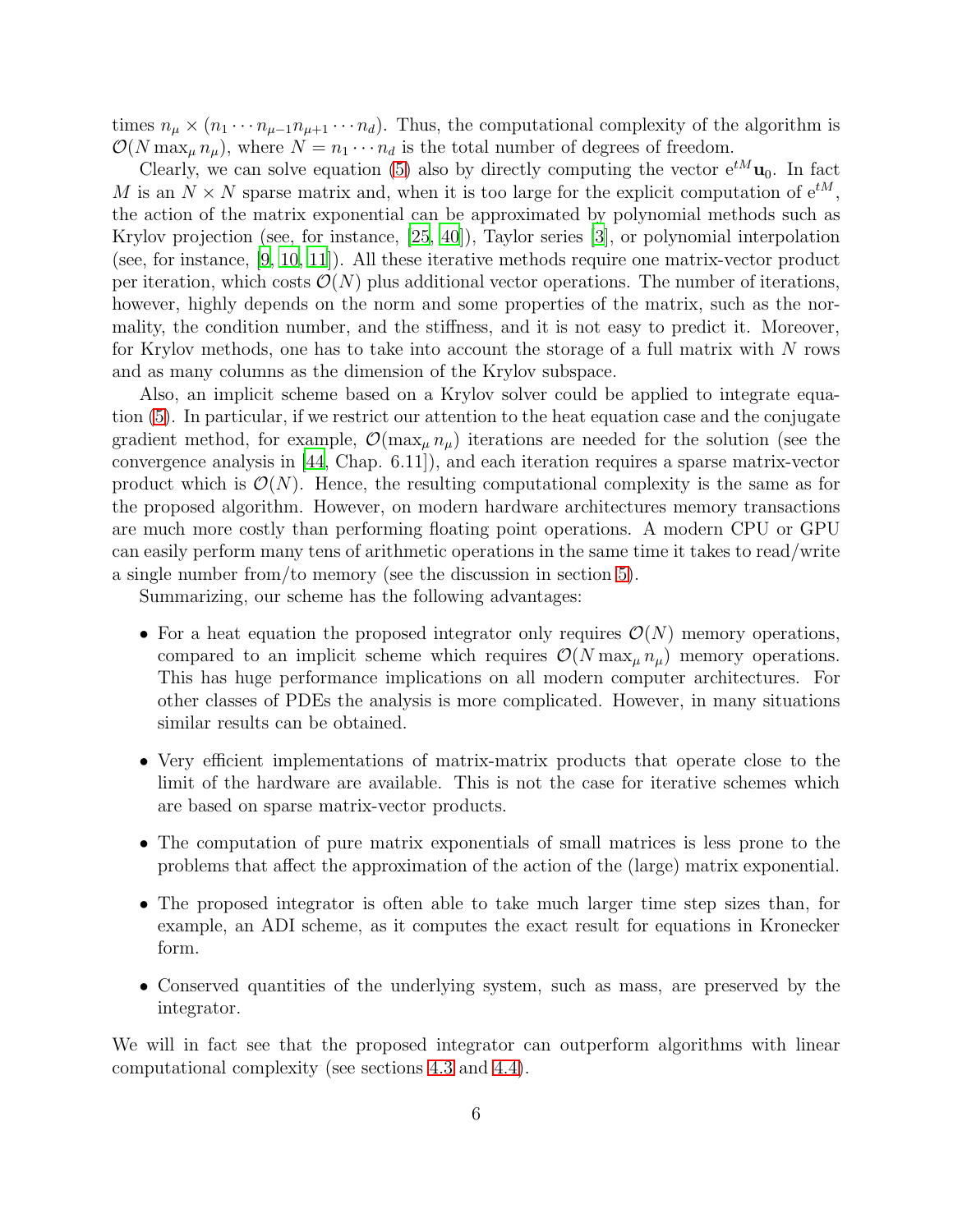Equation [\(7\)](#page-4-0) gives perhaps the most intuitive picture of the proposed approach. However, we can also formulate this problem in terms of  $\mu$ -fibers. Indeed, let  $\mathbf{U} \in \mathbb{C}^{n_1 \times \cdots \times n_d}$  be an order d tensor. A  $\mu$ -fiber of **U** is a vector in  $\mathbb{C}^{n_{\mu}}$  obtained by fixing every index of the tensor but the  $\mu$ th. In these terms,  $\mathbf{U}^{(\mu-1)}(i_1,\ldots,i_{\mu-1},\cdot,i_{\mu+1},\ldots,i_d)$  is a  $\mu$ -fiber of the tensor  $\mathbf{U}^{(\mu-1)}$ , and every line in formula [\(7\)](#page-4-0) corresponds to the action of the matrix  $e^{tA_{\mu}}$  on the  $\mu$ -fibers of  $\mathbf{U}^{(\mu-1)}$ . By means of  $\mu$ -fibers, it is possible to define the following operation.

**Definition 2.[1](#page-6-1).** Let  $L \in \mathbb{C}^{m \times n_{\mu}}$  be a matrix. Then the  $\mu$ -mode product<sup>1</sup> of L with U, denoted by  $S = U \times_{\mu} L$ , is the tensor  $S \in \mathbb{C}^{n_1 \times ... \times n_{\mu-1} \times m \times n_{\mu+1} \times ... \times n_d}$  obtained by multiplying the matrix  $L$  onto the  $\mu$ -fibers of  $U$ , that is

$$
\mathbf{S}(i_1,\dots,i_{\mu-1},i,i_{\mu+1},\dots,i_d) = \sum_{j=1}^{n_{\mu}} L_{ij} \mathbf{U}(i_1,\dots,i_{\mu-1},j,i_{\mu+1},\dots,i_d), \qquad 1 \le i \le m.
$$

According to this definition, it is clear that in formula [\(7\)](#page-4-0) we are performing d consecutive  $\mu$ -mode products with the matrices  $e^{tA_{\mu}}, 1 \leq \mu \leq d$ . We can therefore write scheme [\(7\)](#page-4-0) as follows

$$
\mathbf{U}(t) = \mathbf{U}_0 \times_1 e^{tA_1} \times_2 \ldots \times_d e^{tA_d}.
$$

This is the reason why we call the proposed method the  $\mu$ -mode integrator. Notice that the concatenation of  $\mu$ -mode products of d matrices with a tensor is also known as the Tucker operator (see [\[31\]](#page-24-7)), and it can be performed using efficient level-3 BLAS operations. For more information on tensor algebra and the  $\mu$ -mode product we refer the reader to [\[32\]](#page-24-8).

## <span id="page-6-0"></span>3. Application of the  $\mu$ -mode product to spectral decomposition and reconstruction

Problems of quantum mechanics with vanishing boundary conditions are often set in an unbounded spatial domain. In this case, the spectral decomposition in space by Hermite functions is appealing (see [\[7,](#page-22-5) [48](#page-25-1)]), since it allows to treat boundary conditions in a natural way (without imposing artificial periodic boundary conditions as required by Fourier spectral methods, for example).

Consider the multi-index  $\mathbf{i} = (i_1, \ldots, i_d) \in \mathbb{N}_0^d$  and the coordinate vector  $\mathbf{x} = (x_1, \ldots, x_d)$ belonging to  $\mathbb{R}^d$ . We define the *d*-variate functions  $\mathcal{H}_i(\mathbf{x})$  as

$$
\mathcal{H}_{\mathbf{i}}(\mathbf{x}) = \prod_{\mu=1}^{d} H_{i_{\mu}}(x_{\mu}) e^{-x_{\mu}^{2}/2},
$$

where  ${H_i$ <sub> $\mu$ </sub> $(x_{\mu})$  $_{i_{\mu}}$  is the family of Hermite polynomials orthonormal with respect to the weight function  $e^{-x^2_\mu}$  on  $\mathbb R$ , that is

$$
\int_{\mathbb{R}^d} \mathcal{H}_{\mathbf{i}}(\mathbf{x}) \mathcal{H}_{\mathbf{j}}(\mathbf{x}) d\mathbf{x} = \delta_{\mathbf{ij}}.
$$

<span id="page-6-1"></span><sup>&</sup>lt;sup>1</sup>Also known as mode-n product, n-mode product or mode- $\alpha$  multiplication, depending on the convention.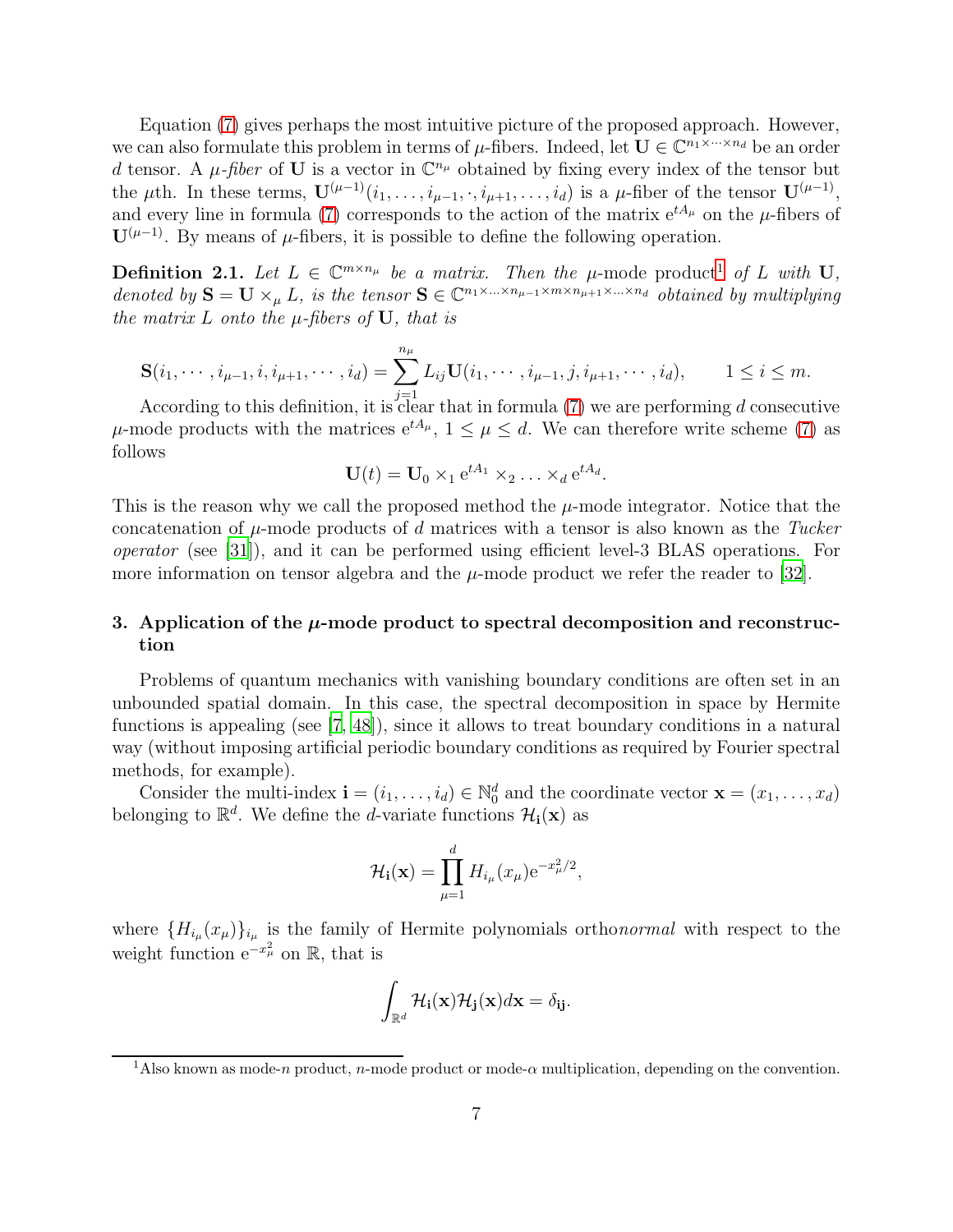We recall that Hermite functions satisfy

$$
\left(-\frac{1}{2}\sum_{\mu=1}^d(\partial_\mu^2-x_\mu^2)\right)\mathcal{H}_{\mathbf{i}}(\mathbf{x})=\lambda_{\mathbf{i}}\mathcal{H}_{\mathbf{i}}(\mathbf{x}),
$$

where

$$
\lambda_{\mathbf{i}} = \sum_{\mu=1}^{d} \left( \frac{1}{2} + i_{\mu} \right).
$$

In general, we can consider a family of functions  $\phi_i: R_1 \times \cdots \times R_d \to \mathbb{C}$  in tensor form

$$
\phi_{\mathbf{i}}(\mathbf{x}) = \prod_{\mu=1}^{d} \phi_{i_{\mu}}^{\mu}(x_{\mu})
$$

which are orthonormal on the Cartesian product of intervals  $R_1, \ldots, R_d$  of  $\mathbb{R}$ .

If a function  $f$  can be expanded into a series

$$
f(\mathbf{x}) = \sum_{\mathbf{i}} f_{\mathbf{i}} \phi_{\mathbf{i}}(\mathbf{x}), \qquad f_{\mathbf{i}} \in \mathbb{C},
$$

then its ith coefficient is

$$
f_{\mathbf{i}} = \int_{R_1 \times \cdots \times R_d} f(\mathbf{x}) \overline{\phi_{\mathbf{i}}}(\mathbf{x}) d\mathbf{x}.
$$

In order to approximate the integral on the right-hand side, we rely on a tensor-product quadrature formula. To do so, we consider for each direction  $\mu$  a set of  $m_{\mu}$  uni-variate quadrature nodes  $X_{\ell}^{\mu}$  $\mu_{\ell_{\mu}}^{\mu}$  and weights  $W_{\ell_{\mu}}^{\mu}$  $\mathcal{L}_{\mu}^{\mu}, 0 \leq \ell_{\mu} \leq m_{\mu}$ , and fix to  $k_{\mu}$  the number of univariate functions  $\phi_i^{\mu}$  $\frac{\mu}{i_{\mu}}(x_{\mu})$  to be considered. We have then

<span id="page-7-0"></span>
$$
\hat{f}_{\mathbf{i}} = \sum_{\ell < \mathbf{m}} f(\mathbf{x}_{\ell}) \overline{\phi_{\mathbf{i}}}(\mathbf{x}_{\ell}) w_{\ell}, \qquad \mathbf{i} < \mathbf{k}, \tag{8}
$$

where  $\mathbf{x}_{\ell} = (X_{\ell_1}^1, \cdots, X_{\ell_d}^d) \in \mathbb{R}^d$ ,  $w_{\ell} = \prod_{\mu=1}^d W_{\ell_{\mu}}^{\mu}$  $\zeta_{\ell_\mu}^{\mu}$  and **k** is the multi-index which collects the values  ${k_\mu}_{\mu}$ . We show now how  $\mu$ -mode products can be employed to compute the coefficients of the spectral decomposition

<span id="page-7-1"></span>
$$
\hat{f}(\mathbf{x}) = \sum_{\mathbf{i} < \mathbf{k}} \hat{f}_{\mathbf{i}} \phi_{\mathbf{i}}(\mathbf{x}) \approx f(\mathbf{x}) \tag{9}
$$

of a d-variate function and its evaluation on a Cartesian grid. First of all, for each fixed  $\mu$ ,  $1 \leq \mu \leq d$ , we define the matrix  $\Phi_{\mu} \in \mathbb{C}^{k_{\mu} \times m_{\mu}}$  with components

$$
(\Phi_{\mu})_{i\ell} = \overline{\phi_i^{\mu}}(X_{\ell}^{\mu}),
$$

and we denote by  $\mathbf{F_W} \in \mathbb{C}^{m_1 \times \cdots \times m_d}$  the tensor with elements  $f(\mathbf{x_\ell})w_{\ell}$  and by  $\hat{\mathbf{F}} \in \mathbb{C}^{k_1 \times \cdots \times k_d}$ the tensor with elements  $\hat{f}_i$ . Then, in terms of the Tucker operator, we can write equation [\(8\)](#page-7-0) as follows

<span id="page-7-2"></span>
$$
\hat{\mathbf{F}} = \mathbf{F_W} \times_1 \Phi_1 \times_2 \cdots \times_d \Phi_d.
$$
\n(10)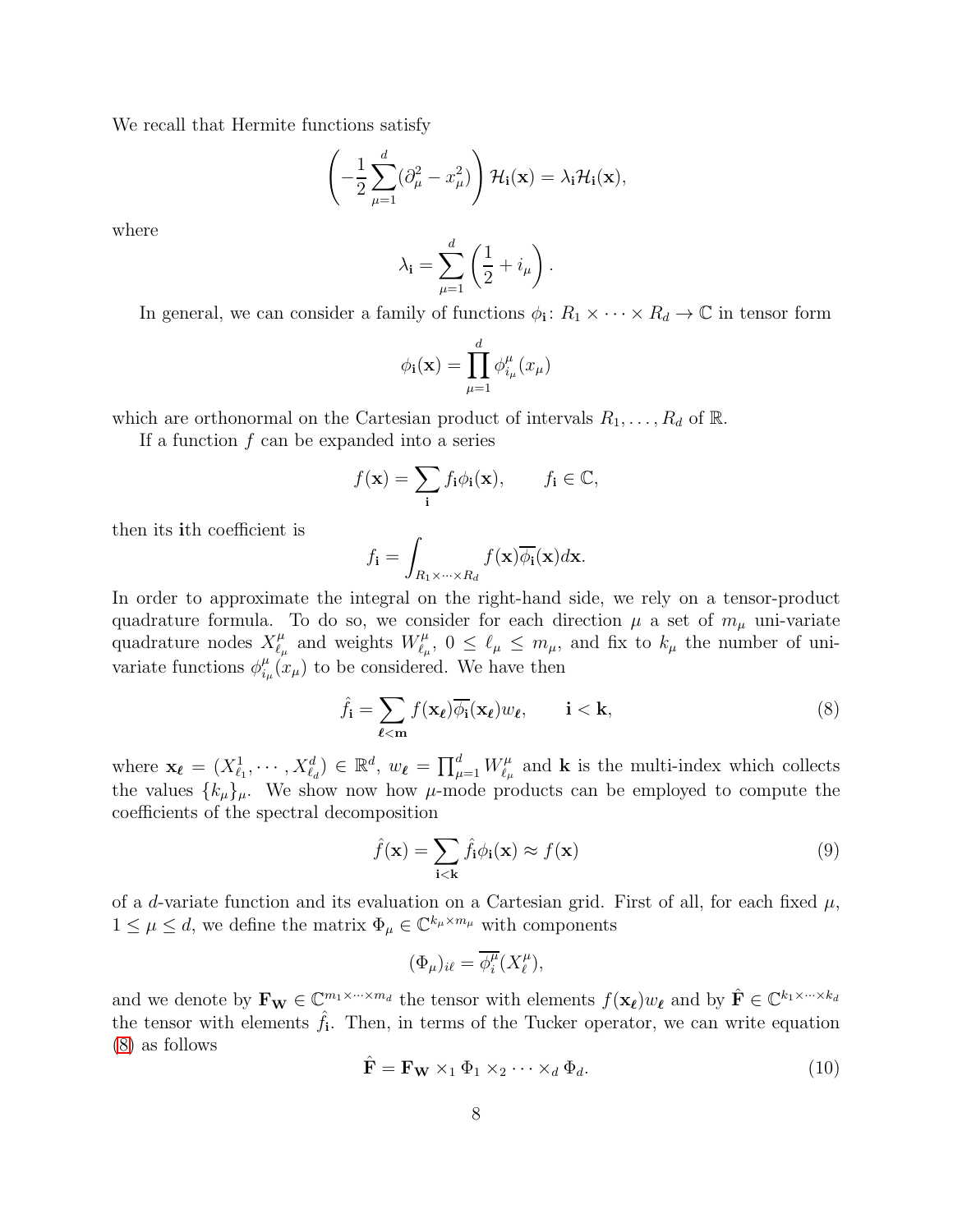It is then possible to evaluate the function  $\hat{f}(\mathbf{x})$  in [\(9\)](#page-7-1) at a Cartesian grid  $\mathbf{y_p} = (Y_{p_1}^1, \ldots, Y_{p_d}^d)$ , that is

<span id="page-8-1"></span>
$$
\hat{f}(\mathbf{y}_{\mathbf{p}}) = \sum_{\mathbf{i} < \mathbf{k}} \hat{f}_{\mathbf{i}} \phi_{\mathbf{i}}(\mathbf{y}_{\mathbf{p}}), \qquad \mathbf{p} < \mathbf{q}, \tag{11}
$$

by the Tucker operator, too. Here the component  $q_{\mu}$  of the multi-index **q** is the number of uni-variate evaluation points  $Y_{p_\mu}^{\mu}$ . Indeed, if we collect the elements  $\hat{f}(\mathbf{y_p})$  in the tensor  $\hat{\mathbf{F}} \in \mathbb{C}^{q_1 \times \cdots \times q_d}$  and, for fixed  $\mu$ , we define the matrix  $\Psi_{\mu} \in \mathbb{C}^{q_{\mu} \times k_{\mu}}$  with components  $(\Psi_{\mu})_{pi} =$  $\phi_i^{\mu}$  $_i^{\mu}(Y_p^{\mu}),$  then

<span id="page-8-2"></span>
$$
\hat{\hat{\mathbf{F}}} = \hat{\mathbf{F}} \times_1 \Psi_1 \times_2 \cdots \times_d \Psi_d \tag{12}
$$

is the tensor formulation of formula [\(11\)](#page-8-1).

Now, we restrict our attention to the common case where the quadrature nodes are chosen in such a way that

$$
\sum_{\ell < m} \phi_{i}(\mathbf{x}_{\ell}) \overline{\phi_{j}}(\mathbf{x}_{\ell}) w_{\ell} = \delta_{ij}, \qquad i, j < k
$$

with  $\mathbf{m} = \mathbf{k}$ , that is, the orthonormality relation among the  $\phi_i$  functions is true also at the discrete level. This is the case, for instance, when using Gauss–Hermite quadrature nodes for  $\phi_i(\mathbf{x}) = \mathcal{H}_i(\mathbf{x})$ . Then, the matrices  $\Phi_\mu \in \mathbb{C}^{m_\mu \times m_\mu}$  turn out to be square and formula [\(10\)](#page-7-2) is the spectral transform from the space of values to the space of coefficients. Moreover, if the evaluation points coincide with the quadrature nodes, then we have  $\Psi_{\mu} = \Phi_{\mu}^{*}$ , where the symbol ∗ denotes the conjugate transpose of the matrix, and formula [\(12\)](#page-8-2) is the inverse spectral transform from the space of coefficients to the space of values.

As mentioned at the beginning of the section, we will employ the Hermite spectral decomposition in some of our experiments (see sections [4.3](#page-12-1) and [4.4\)](#page-14-0). Hence, we will use [\(10\)](#page-7-2) and [\(12\)](#page-8-2) for the required spectral transforms.

We also remark that a similar approach was pursued in [\[26](#page-23-9)] in the framework of threedimensional Chebyshev interpolation.

## <span id="page-8-0"></span>4. Numerical comparison

In this section, we will compare the proposed  $\mu$ -mode integrator with some widely used techniques to solve partial differential equations. For that purpose a range of PDEs, mainly from quantum mechanics, is considered. Concerning the experiments in sections [4.1,](#page-9-0) [4.2](#page-12-0) and [4.5,](#page-15-0) we will test the proposed method against the following iterative schemes commonly employed to compute the action of the matrix exponential  $e^{tM}$ :

- expmv: a polynomial method described in [\[3](#page-22-1)] which is based on a Taylor expansion of the exponential;
- phipm: a full Krylov method presented in [\[40\]](#page-24-6);
- kiops: a Krylov method based on an incomplete orthogonalization process, described in [\[25\]](#page-23-8).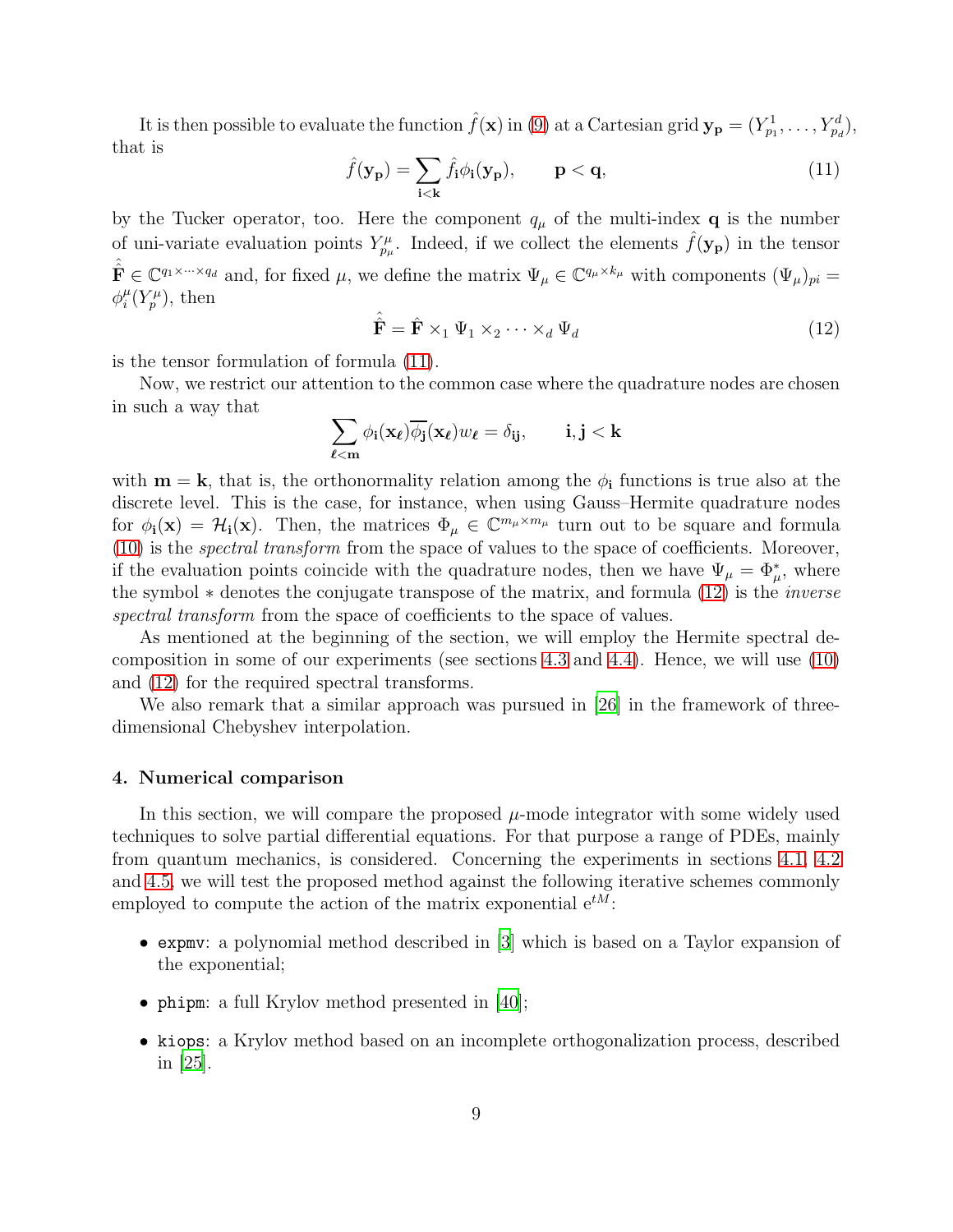The MATLAB source code of these methods is publicly available. Although the underlying algorithms of these schemes only require the action of the matrix on a vector, only kiops is readily available to do that. Therefore, in order to ensure a fair comparison, we feed the functions with the matrix. Moreover, considering the action of the matrix on a vector (which in our case could be performed entirely in tensor formulation by means of sums of  $\mu$ -mode products) instead of the matrix itself would not result in a speedup for the schemes (see section [4.1\)](#page-9-0). The tolerance for all the algorithms considered has been set to  $2^{-53}$ , which corresponds to the machine epsilon for double precision computations. As a measure of cost, we consider the computational time (wall-clock time) needed to solve numerically the differential equation under consideration up to a fixed final time. As mentioned in section [2,](#page-2-0) the  $\mu$ -mode integrator requires the explicit computation of small matrix exponentials. This is performed using the internal MATLAB® function expm, which is based on the scaling and squaring rational Padé approximation described in [\[2](#page-22-6)]. In this context, another method which could be directly used in MATLAB is exptayotf from [\[12\]](#page-22-7). It is based on a backward stable Taylor approximation for the matrix exponential and is faster than expm. Moreover, as it works in single, double and variable precision arithmetic data types, it produces approximations with the desired accuracy. This is not possible for the iterative schemes which approximate the action of  $e^{tM}$ , because the MATLAB<sup>®</sup> sparse format is restricted to double precision. Another fast method using a similar technique and suited for double precision is expmpol from [\[46\]](#page-25-2). We will demonstrate that our MATLAB implementation of the proposed  $\mu$ -mode integrator outperforms all the other schemes by at least a factor of 7.

Concerning the experiments in sections [4.3](#page-12-1) and [4.4,](#page-14-0) we compare our  $\mu$ -mode based approach with a splitting scheme/FFT based space discretization that is well established and efficient. In order to perform direct and inverse Fourier transforms, we employ the internal MATLAB<sup> $\circledR$ </sup> functions fftn and ifftn respectively, which are in turn based on the very efficient FFTW library [\[23](#page-23-10)]. Care has been taken to ensure that comparisons conducted in MATLAB<sup>®</sup> give a good indication of the performance that would be obtained in a compiled language. This is possible here as the majority part of the computational time is spent in the FFT routines. For these problems, we will show that the  $\mu$ -mode integrator can reach a speedup of at least 5.

All the tests in this section have been conducted on an Intel Core i7-5500U CPU with 12GB of RAM using MATLAB<sup>®</sup> R2020b.

#### <span id="page-9-0"></span>4.1. Code validation

As an introductory test problem, in order to highlight some qualities of our  $\mu$ -mode method, we consider the three-dimensional heat equation

<span id="page-9-1"></span>
$$
\begin{cases} \partial_t u(t, \mathbf{x}) = \Delta u(t, \mathbf{x}), & \mathbf{x} \in [0, 2\pi)^3, \quad t \in [0, T], \\ u(0, \mathbf{x}) = \cos x_1 + \cos x_2 + \cos x_3 \end{cases}
$$
(13)

with periodic boundary conditions.

The equation is discretized in space using centered finite differences with  $n_{\mu}$  grid points in the  $\mu$ th direction (the total number of degrees of freedom stored in computer memory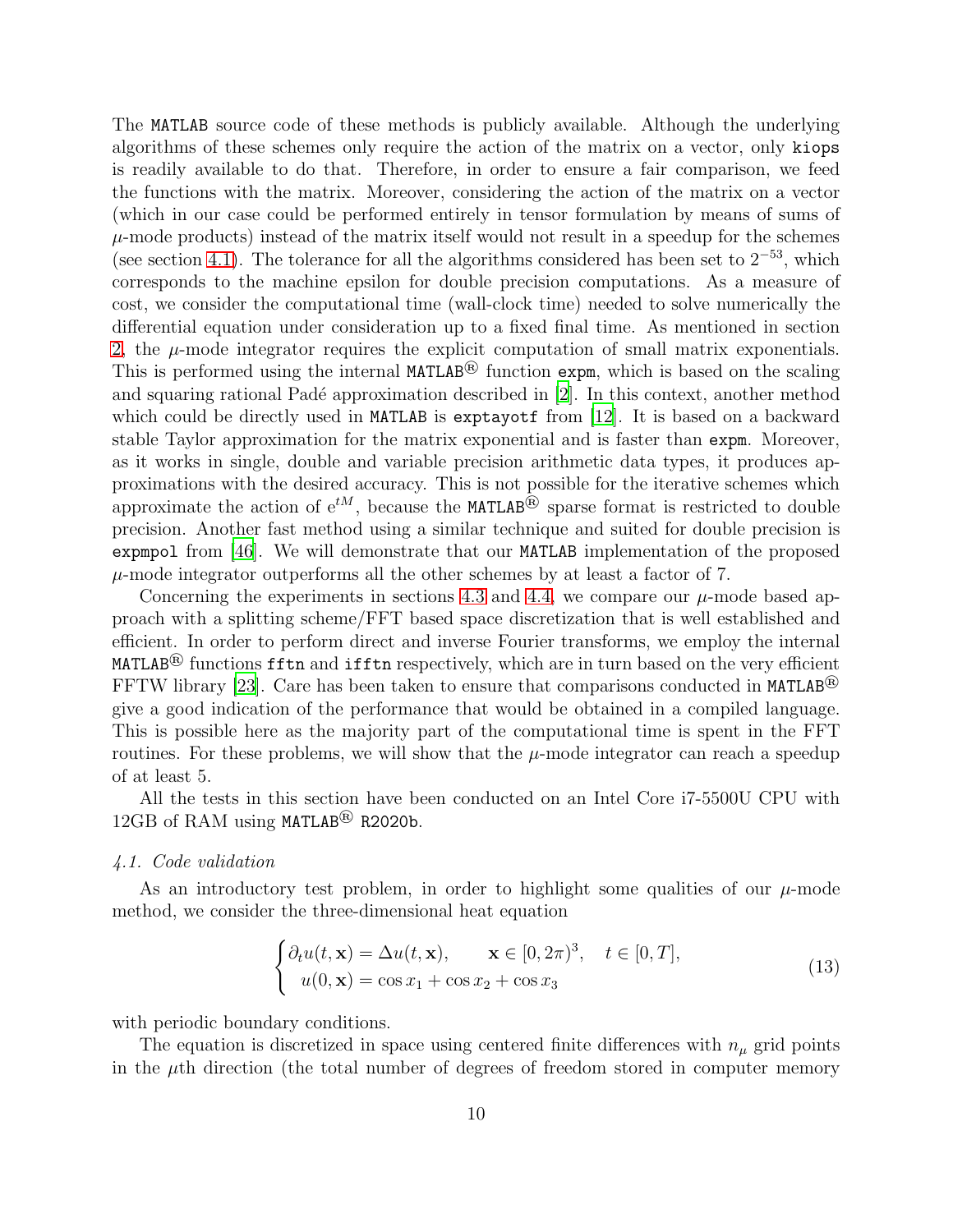is hence equal to  $N = n_1 n_2 n_3$ . By doing so we obtain the following ordinary differential equation (ODE)

<span id="page-10-0"></span>
$$
\mathbf{u}'(t) = M\mathbf{u}(t),\tag{14}
$$

where **u** denotes the vector in which the degrees of freedom are assembled. The exact solution of equation [\(14\)](#page-10-0) is given by the action of the matrix exponential

<span id="page-10-1"></span>
$$
\mathbf{u}(t) = e^{tM}\mathbf{u}(0). \tag{15}
$$

The matrix M has the following Kronecker structure

$$
M = I_3 \otimes I_2 \otimes A_1 + I_3 \otimes A_2 \otimes I_1 + A_3 \otimes I_2 \otimes I_1,
$$

where  $A_\mu \in \mathbb{R}^{n_\mu \times n_\mu}$  results from the one-dimensional discretization of the operator  $\partial_\mu^2$ , and  $I_{\mu} \in \mathbb{R}^{n_{\mu} \times n_{\mu}}$  is the identity matrix. The quantity  $\mathbf{u}(t)$  can be seen as vectorization of the tensor  $U(t)$ , and we can write [\(15\)](#page-10-1) in tensor form as

$$
\mathbf{U}(t) = \mathbf{U}(0) \times_1 e^{tA_1} \times_2 e^{tA_2} \times_3 e^{tA_3},
$$

where  $\mathbf{U}(t)(i_1, i_2, i_3) = \mathbf{u}(t)_{i_1+n_1(i_2-1)+n_1n_2(i_3-1)}$ . We now present three numerical tests.

- Test 1. We consider second order centered finite differences and compute the solution at time  $T = 1$  for  $n_{\mu} = n$ ,  $\mu = 1, 2, 3$  with various n. We investigate the wall-clock time as a function of the problem size.
- **Test 2.** We fix the problem size  $(n_{\mu} = 40, \mu = 1, 2, 3)$  and compute the solution at time  $T = 1$  for different orders p of the finite difference scheme. We thereby investigate the wall-clock time as a function of the sparsity pattern of M.
- **Test 3.** We consider second order centered finite differences and fix the problem size ( $n_{\mu}$  = 40,  $\mu = 1, 2, 3$ . We then compute the solution at different final times T. By doing so we investigate the wall-clock time as a function of the norm of M.

The corresponding results are shown in Figure [1.](#page-11-0) We see that the proposed  $\mu$ -mode integrator is always the fastest algorithm. The difference in computational time is at least a factor of 60.

Concerning the first test, we measure also the relative error between the analytical solution and the numerical one. As the dimensional splitting performed by the  $\mu$ -mode integrator is exact, its errors are equal to the ones obtained by computing [\(15\)](#page-10-1) using the other algorithms. Indeed, for the values of n under consideration, we obtain 2.06e-03, 1.09e-03, 6.71e-04, 4.55e-04 and 3.29e-04 for all the methods. We highlight also that the main cost of the  $\mu$ -mode integrator is represented by the computation of the  $\mu$ -mode products and not by the exponentiation of the matrices  $A_\mu$  (see Table [1\)](#page-11-1). Lastly, notice that the iterative algorithms would not have taken advantage from the computation of the internal matrixvector products, which constitute their main cost, in tensor formulation (i.e. by means of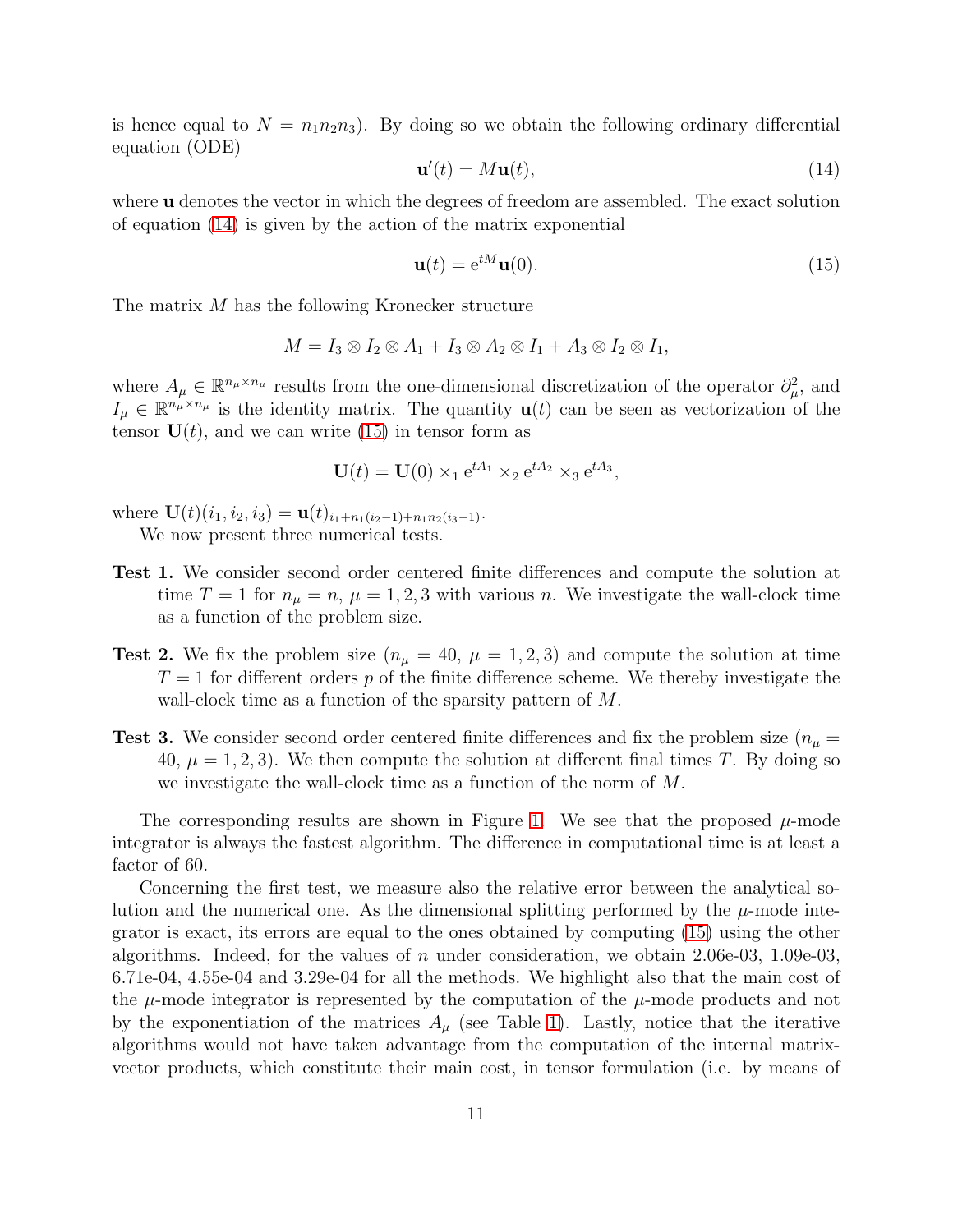

<span id="page-11-0"></span>Figure 1: The wall-clock time for solving the heat equation  $(13)$  is shown as a function of n (left), of the order of the finite difference scheme p (middle), and of the final time T (right). Note that  $p = \infty$  corresponds to a spectral space discretization.

sums of  $\mu$ -mode products). Indeed, if we measure the wall-clock time for a single action of the matrix on a vector we observe, for the values of  $n$  under consideration, a speedup of averagely 1.5 times by using the standard sparse matrix-vector product as opposed to the tensor formulation.

| $\, n$                                                              |  | 40 55 70 85 100                                                                           |  |
|---------------------------------------------------------------------|--|-------------------------------------------------------------------------------------------|--|
| expm                                                                |  | $\begin{array}{ c c c c c } \hline 0.52 & 0.71 & 1.37 & 3.15 & 3.54 \ \hline \end{array}$ |  |
| $\mu$ -mode products $\begin{array}{ l}$ 0.79 1.71 5.74 10.92 16.89 |  |                                                                                           |  |
| Total                                                               |  | $1.31$ $2.42$ $7.11$ $14.07$ $20.43$                                                      |  |

<span id="page-11-1"></span>Table 1: Breakdown of wall-clock time (in ms) for the  $\mu$ -mode integrator for different values of n (cf. left plot of Figure [1\)](#page-11-0).

The second test shows that the iterative schemes see a decrease in performance when decreasing the sparsity of the matrix (i.e. by increasing the order of the method  $p$  or by using a spectral approximation). This effect is particularly visible when performing a spectral discretization, which results in full matrices  $A_{\mu}$ . On the other hand, the  $\mu$ -mode integrator is largely unaffected as it computes the exponential of the full matrices  $A_{\mu}$ , independently of the initial sparsity pattern, by using expm.

Similar observations can be made for the third test. While the iterative schemes suffer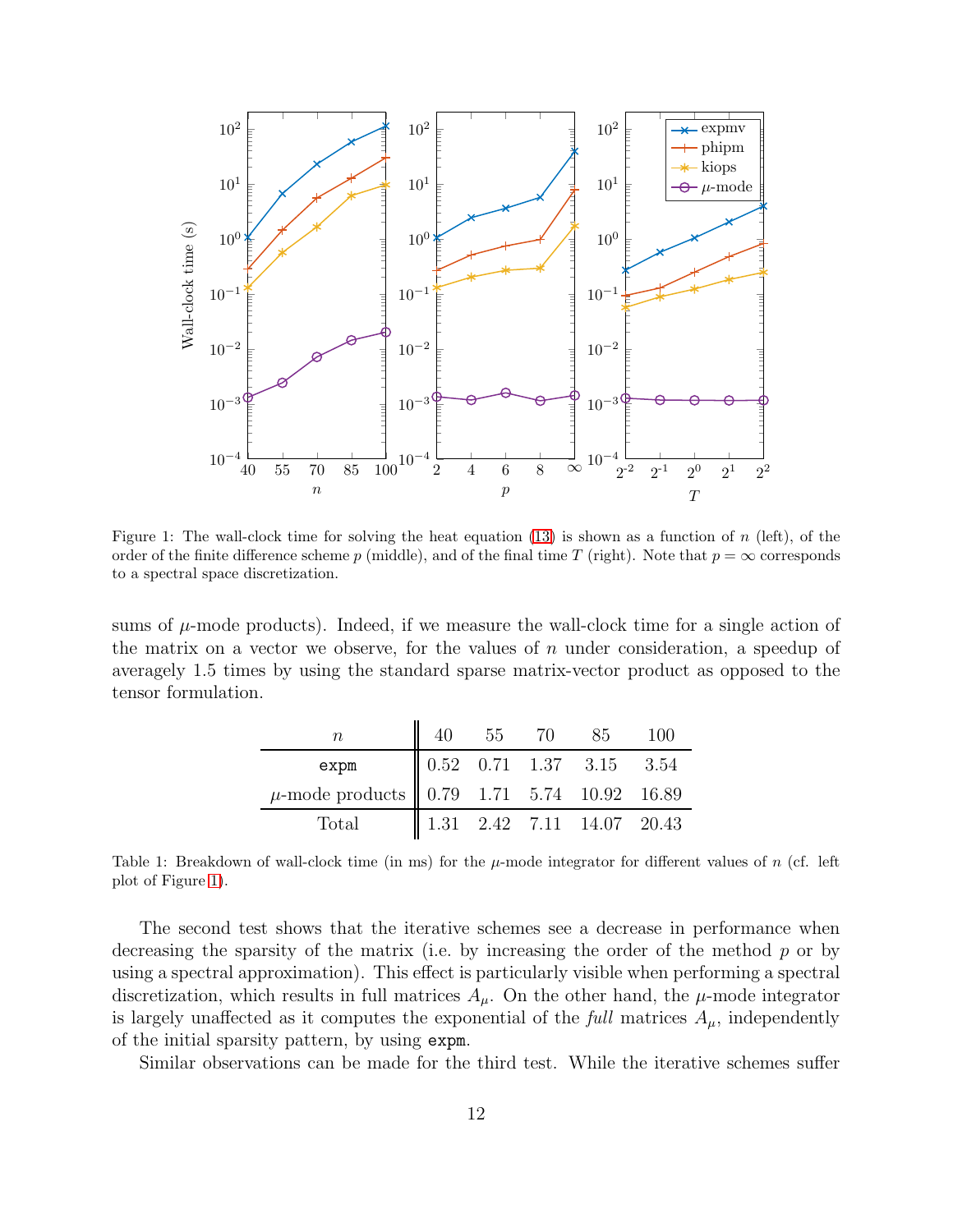from increasing computational time as the norm of the matrix increases, for the  $\mu$ -mode integrator this is not the case. The reason for this is that the scaling and squaring algorithm in expm scales very favorably as the norm of the matrix increases.

#### <span id="page-12-0"></span>4.2. Pipe flow

To demonstrate that the  $\mu$ -mode integrator can be used for some problems with nonconstant coefficients, we consider a model for a fluid flowing in a pipe. The main assumptions are that of radial symmetry (i.e. the solution does not depend on the angle variable in the circular cross section, see for example [\[47\]](#page-25-3)) and a prescribed length-dependent flow velocity. In this case we obtain the following diffusion-advection equation for the concentration  $c$ 

<span id="page-12-2"></span>
$$
\partial_t c(t,\rho,z) = \alpha \left( \partial_{\rho\rho} c(t,\rho,z) + \frac{1}{\rho} \partial_{\rho} c(t,\rho,z) + \partial_{zz} c(t,\rho,z) \right) - s(z) \partial_z c(t,\rho,z), \tag{16}
$$

where  $t \in [0, T]$ ,  $\rho \in [\rho_{\min}, \rho_{\max}]$  and  $z \in [0, z_{\max}]$ . Here  $\alpha$  is the diffusivity and  $s(z)$  represents the advection velocity.

After space discretization, which in our case is performed by means of second order centered finite differences with equal number of discretization points  $n_{\mu}$  in each direction (i.e.  $n_{\mu} = n$ , with  $\mu = 1, 2$ ), the resulting ODE is a linear problem in Kronecker form [\(6\)](#page-3-1). The system can then be integrated exactly by the  $\mu$ -mode integrator.

For the simulations conducted, we use the following initial and boundary conditions

$$
\begin{cases}\nc(0, \rho, z) = \exp(-8(\rho - \rho_0)^2 - 8(z - z_0)^2), \\
c(t, \rho, 0) = 0, \\
\partial_z c(t, \rho, z_{\text{max}}) = 0, \\
\partial_\rho c(t, \rho_{\text{min}}, z) = 0, \\
\partial_\rho c(t, \rho_{\text{max}}, z) = 0,\n\end{cases}
$$

while the flow velocity is set to

$$
s(z) = 2 + \tanh(4(z - 5/2)) - \tanh(4(z - 5)).
$$

The parameters are chosen as  $\rho_{\min} = 0.1$ ,  $\rho_{\max} = 5$ ,  $z_{\max} = 8$ ,  $\alpha = 1/90$ ,  $\rho_0 = (\rho_{\min} + \rho_{\max})/2$ and  $z_0 = 3/2$ . The structure of the problem does not allow an effective use of FFT based methods.

The results of the experiment are presented in Figure [2.](#page-13-0) The  $\mu$ -mode integrator outperforms all the iterative methods by a consistent factor, with an average speedup of 45 times with respect to kiops, the fastest competitor in this simulation.

#### <span id="page-12-1"></span> $4.3.$  Schrödinger equation with time independent potential

In this section we solve the Schrödinger equation in three space dimensions

<span id="page-12-3"></span>
$$
\begin{cases}\ni\partial_t\psi(t,\mathbf{x}) = -\frac{1}{2}\Delta\psi(t,\mathbf{x}) + V(\mathbf{x})\psi(t,\mathbf{x}), & \mathbf{x} \in \mathbb{R}^3, \quad t \in [0,1] \\
\psi(0,\mathbf{x}) = \psi_0(\mathbf{x})\n\end{cases} (17)
$$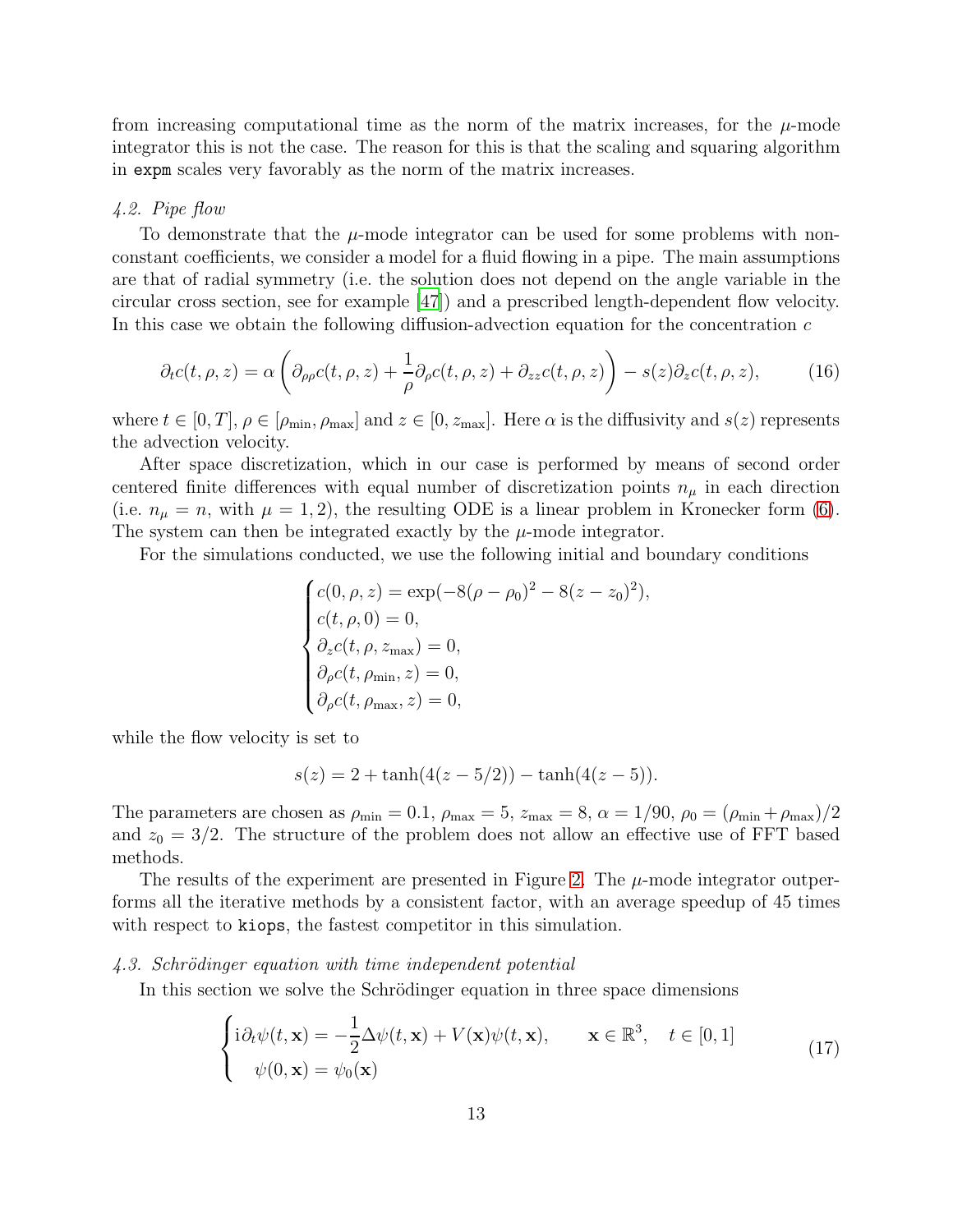

<span id="page-13-0"></span>Figure 2: Wall-clock time (in seconds) for the integration of [\(16\)](#page-12-2) up to  $T = 4$  as a function of n (total number of degrees of freedom  $N = n^2$ ).

with a time independent potential  $V(\mathbf{x}) = V_1(x_1) + V_2(x_2) + V_3(x_3)$ , where

$$
V_1(x_1) = \cos(2\pi x_1), \quad V_2(x_2) = x_2^2/2, \quad V_3(x_3) = x_3^2/2.
$$

The initial condition is given by

$$
\psi_0(\mathbf{x}) = 2^{-\frac{5}{2}} \pi^{-\frac{3}{4}} (x_1 + ix_2) \exp \left(-x_1^2/4 - x_2^2/4 - x_3^2/4\right).
$$

This equation could be integrated using any of the iterative methods considered in the previous section. However, for reasons of efficiency a time splitting approach is commonly employed. This treats the Laplacian and the potential part of the equations separately. For the former the fast Fourier transform (FFT) can be employed, while an analytic solution is available for the latter. The two partial flows are then combined by means of the Strang splitting scheme. For more details on this Time Splitting Fourier Pseudospectral method (TSFP) we refer the reader to [\[30](#page-24-9)].

Another approach is to use a Hermite pseudospectral space discretization. This has the advantage that harmonic potentials are treated exactly, which is desirable in many applications. However, for most of the other potentials, the resulting matrices are full which, for traditional integration schemes, means that using a Hermite pseudospectral discretization is not competitive with respect to TSFP. However, as long as the potential is in Kronecker form, we can employ the  $\mu$ -mode integrator to perform computations very efficiently. Moreover, the resulting method based on the  $\mu$ -mode integrator combined with a Hermite pseudospectral space discretization can take arbitrarily large time steps without incurring any time discretization error (as it is exact in time). We call this scheme the Hermite Kronecker Pseudospectral method (HKP).

Before proceeding, let us note that for the TSFP method it is necessary to truncate the unbounded domain. In order to relate the size of the truncated domain to the chosen degrees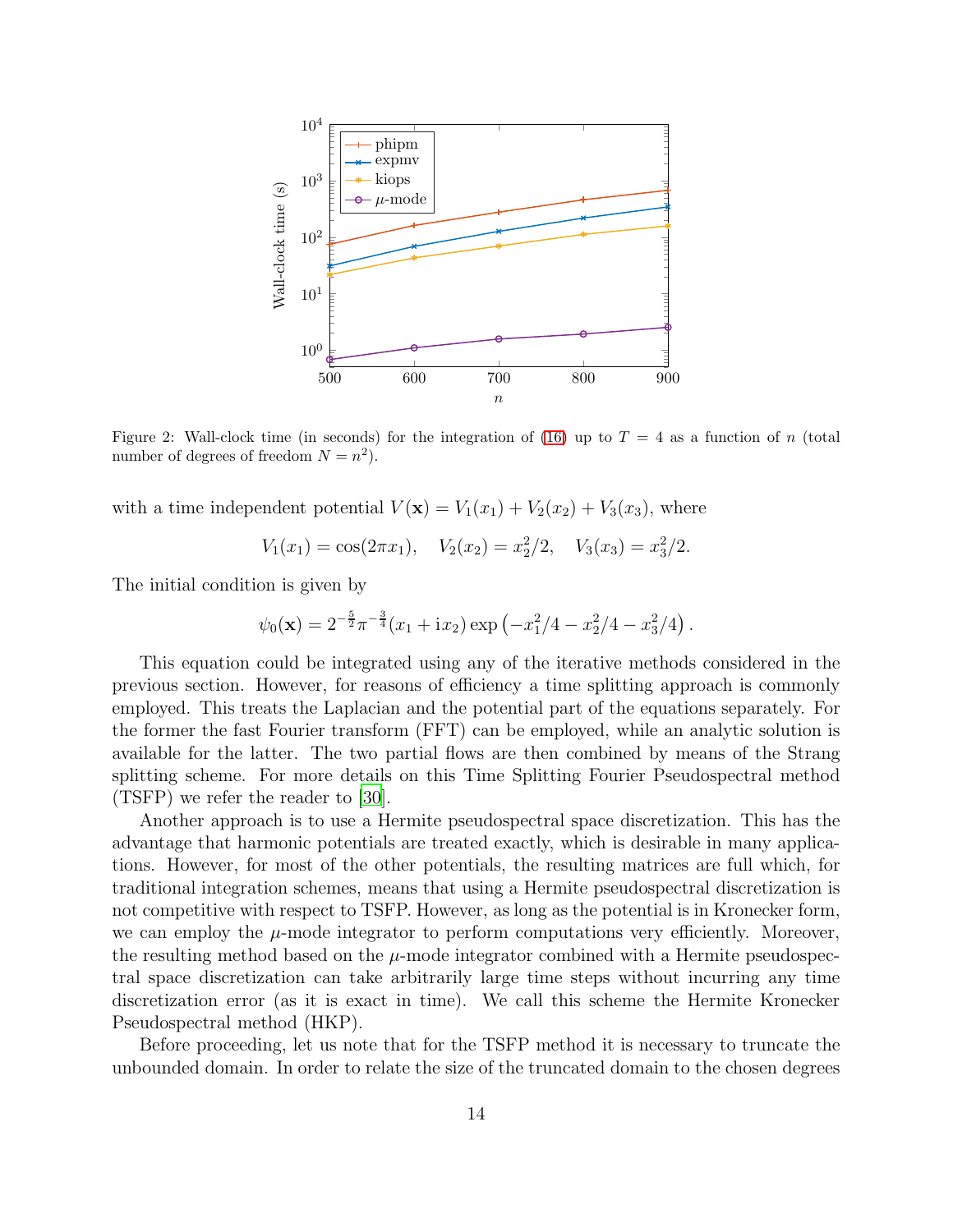

<span id="page-14-1"></span>Figure 3: Precision diagram for the integration of the Schrödinger equation with a time independent potential [\(17\)](#page-12-3) up to  $T = 1$ . The number of degrees of freedom N and the number of time steps (ts) are varied in order to achieve a result which is accurate up to the given tolerance. The reference solution has been computed by the HKP method with  $N = 300^3$ .

of freedom, we considered that, in practice, in the HKP method the domain is implicitly truncated. This truncation is given by the convex hull of the quadrature points necessary to compute the Hermite coefficients corresponding to the initial solution. For any choice of degrees of freedom of the TSFP method, we decided to truncate the unbounded domain to the corresponding convex hull of the quadrature points of the HKP method. In this way, for the same degrees of freedom, the two methods use the same amount of information coming from the same computational domain.

The TSFP and the HKP methods are compared in Figure [3.](#page-14-1) In both cases, we consider a constant number of space discretization points  $n_{\mu} = n$  for every direction  $\mu = 1, 2, 3$  (total number of degrees of freedom  $N = n<sup>3</sup>$  and integrate the equation until final time  $T = 1$  with constant time step size. We see that in terms of wall-clock time the HK method outperforms the TSFP scheme for all levels of accuracy considered here. Also note that the difference in performance increases as we move to more stringent tolerances. The reason for this is that the splitting error forces the TSFP scheme to take relatively small time steps.

#### <span id="page-14-0"></span>4.4. Schrödinger equation with time dependent potential

Let us now consider the Schrödinger equation

<span id="page-14-2"></span>
$$
\begin{cases} \partial_t \psi(t, \mathbf{x}) = H(t, \mathbf{x}) \psi(t, \mathbf{x}), & \mathbf{x} \in \mathbb{R}^3, \quad t \in [0, 1] \\ \psi(0, \mathbf{x}) = 2^{-\frac{5}{2}} \pi^{-\frac{3}{4}} (x_1 + ix_2) \exp\left(-x_1^2/4 - x_2^2/4 - x_3^2/4\right), \end{cases}
$$
(18)

where the Hamiltonian is given by

$$
H(\mathbf{x},t) = \frac{1}{2} \Big( \Delta - x_1^2 - x_2^2 - x_3^2 - 2x_3 \sin^2 t \Big).
$$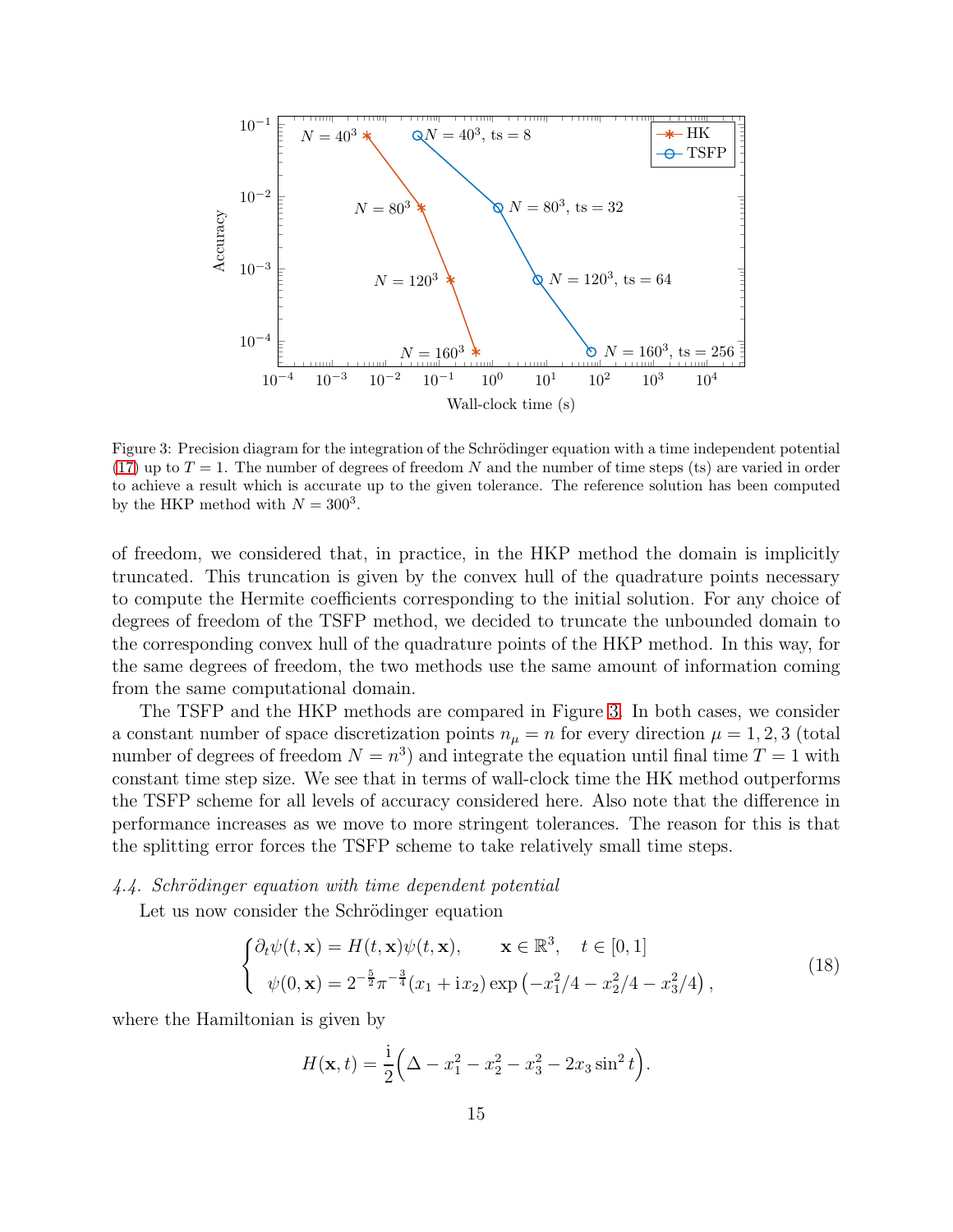Note that the potential is now time dependent, as opposed to the case presented in section [4.3.](#page-12-1) Such potentials commonly occur in applications, e.g. when studying laser-atom interactions (see, for example, [\[42\]](#page-24-10)).

Similarly to what we did in the time independent case, we can use a time splitting approach: the Laplacian part can still be computed efficiently in Fourier space, but now the potential part has no known analytical solution. Hence, for the numerical solution of the latter, we will employ an order two Magnus integrator, also known as the exponential midpoint rule. Let

$$
u'(t) = A(t)u(t)
$$

be the considered ODE with time dependent coefficients, and let  $u_n$  be the numerical approximation to the solution at time  $t_n$ . Then, the exponential midpoint rule provides the numerical solution

<span id="page-15-1"></span>
$$
u_{n+1} = \exp\left(\tau_n A(t_n + \tau_n/2)\right) u_n \tag{19}
$$

at time  $t_{n+1} = t_n + \tau_n$ , where  $\tau_n$  denotes the chosen step size. The two partial flows are then combined together by means of the Strang splitting scheme. We call this scheme the Time Splitting Fourier Magnus Pseudospectral method (TSFMP). For the domain truncation needed in this approach, the same reasoning as in the time independent case applies.

Another technique is to perform a Hermite pseudospectral space discretization. However, as opposed to the case in section [4.3,](#page-12-1) the resulting ODE cannot be integrated exactly in time. For the time discretization, we will then use the order two Magnus integrator [\(19\)](#page-15-1). We call the resulting scheme Hermite Kronecker Magnus Pseudospectral method (HKMP).

The results of the experiments are depicted in Figure [4.](#page-16-1) In both cases, we consider a constant number of space discretization points  $n_{\mu} = n$  for every direction  $\mu = 1, 2, 3$  (total number of degrees of freedom  $N = n^3$  and solve the equation until final time  $T = 1$  with constant time step size. Moreover, concerning the TSFMP method, we integrate the subflow corresponding to the potential part with a single time step. Again, as we observed in the time independent case, the HKMP method outperforms the TSFMP scheme in any case. Notice in particular that, for the chosen degrees of freedom and time steps, the TSFMP method is not able to reach an accuracy of 1e-07, while the HKMP is.

## <span id="page-15-0"></span>4.5. Nonlinear Schrödinger/Gross–Pitaevskii equation

In this section we consider the nonlinear Schrödinger equation

<span id="page-15-2"></span>
$$
\partial_t \psi(t, \mathbf{x}) = \frac{i}{2} \Delta \psi(t, \mathbf{x}) + \frac{i}{2} \left( 1 - |\psi(t, \mathbf{x})|^2 \right) \psi(t, \mathbf{x}), \tag{20}
$$

which is also known as Gross–Pitaevskii equation. The unknown  $\psi$  represents the wave function,  $\mathbf{x} \in \mathbb{R}^3$ ,  $t \in [0, 25]$ , and the initial condition is constituted by the superimposition of two straight vortices in a background density  $|\psi_{\infty}|^2 = 1$ , in order to replicate the classical experiment of vortex reconnection (see [\[13\]](#page-22-8) and the references therein for more details).

The initial datum and the boundary conditions given by the background density make it quite difficult to use artificial periodic boundary conditions in a truncated domain, unless an expensive mirroring of the domain in the three dimensions is carried out. Therefore, in order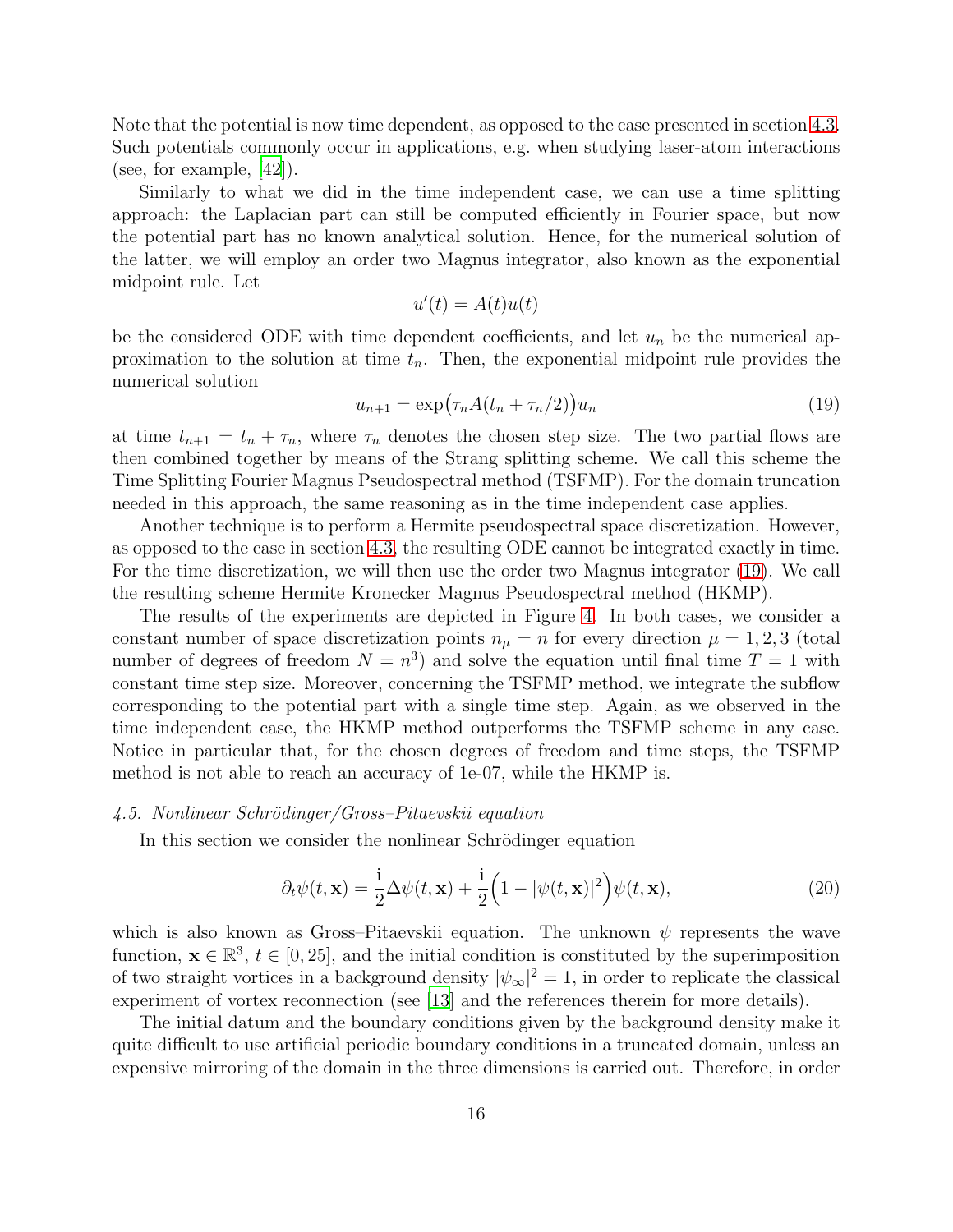

<span id="page-16-1"></span>Figure 4: Precision diagram for the integration of the Schrödinger equation with a time dependent potential [\(18\)](#page-14-2) up to  $T = 1$ . The number of degrees of freedom N and the number of time steps (ts) are varied in order to achieve a result which is accurate up to the given tolerance. The reference solution has been computed by the HKMP method with  $N = 100^3$  and ts = 2048.

to solve [\(20\)](#page-15-2) numerically, we consider the Time Splitting Finite Difference method proposed in [\[13\]](#page-22-8). More specifically, we truncate the unbounded domain to  $\mathbf{x} \in [-20, 20]^3$  and discretize by non-uniform finite differences with homogeneous Neumann boundary conditions. The number  $n_{\mu}$  of discretization points is the same in each direction, i.e.  $n_{\mu} = n$ , with  $\mu = 1, 2, 3$ . After a proper transformation of variables in order to recover symmetry, we end up with a system of ODEs of the form

$$
\psi'(t) = \frac{1}{2} M_W \psi(t) + \frac{1}{2} \Big( 1 - W^{-1} |\psi(t)|^2 \Big) \psi(t),
$$

where  $M_W$  is a matrix in Kronecker form and W is a diagonal weight matrix. Then, we employ a Strang splitting scheme for the time integration, in which the linear part is solved either by means of the  $\mu$ -mode integrator or by using the iterative methods indicated at the beginning of section [4.](#page-8-0) The nonlinear subflow is integrated exactly.

The results of the experiment are presented in Figure [5.](#page-17-0) The  $\mu$ -mode integrator outperforms expmv by approximately a factor of 7. The speedup compared to both phipm and kiops is even larger.

#### <span id="page-16-0"></span>5. Implementation on multi-core CPUs and GPUs

It has increasingly been realized that in order to fully exploit present and future highperformance computing systems we require algorithms that parallelize well and which can be implemented efficiently on accelerators, such as GPUs [\[5](#page-22-9)]. In particular, for GPU computing much research effort has been undertaken to obtain efficient implementations (see, e.g., [\[6](#page-22-10), [8](#page-22-11), [17,](#page-23-11) [18,](#page-23-12) [19,](#page-23-13) [33,](#page-24-11) [36,](#page-24-12) [43](#page-25-4), [45](#page-25-5), [49](#page-25-6)]).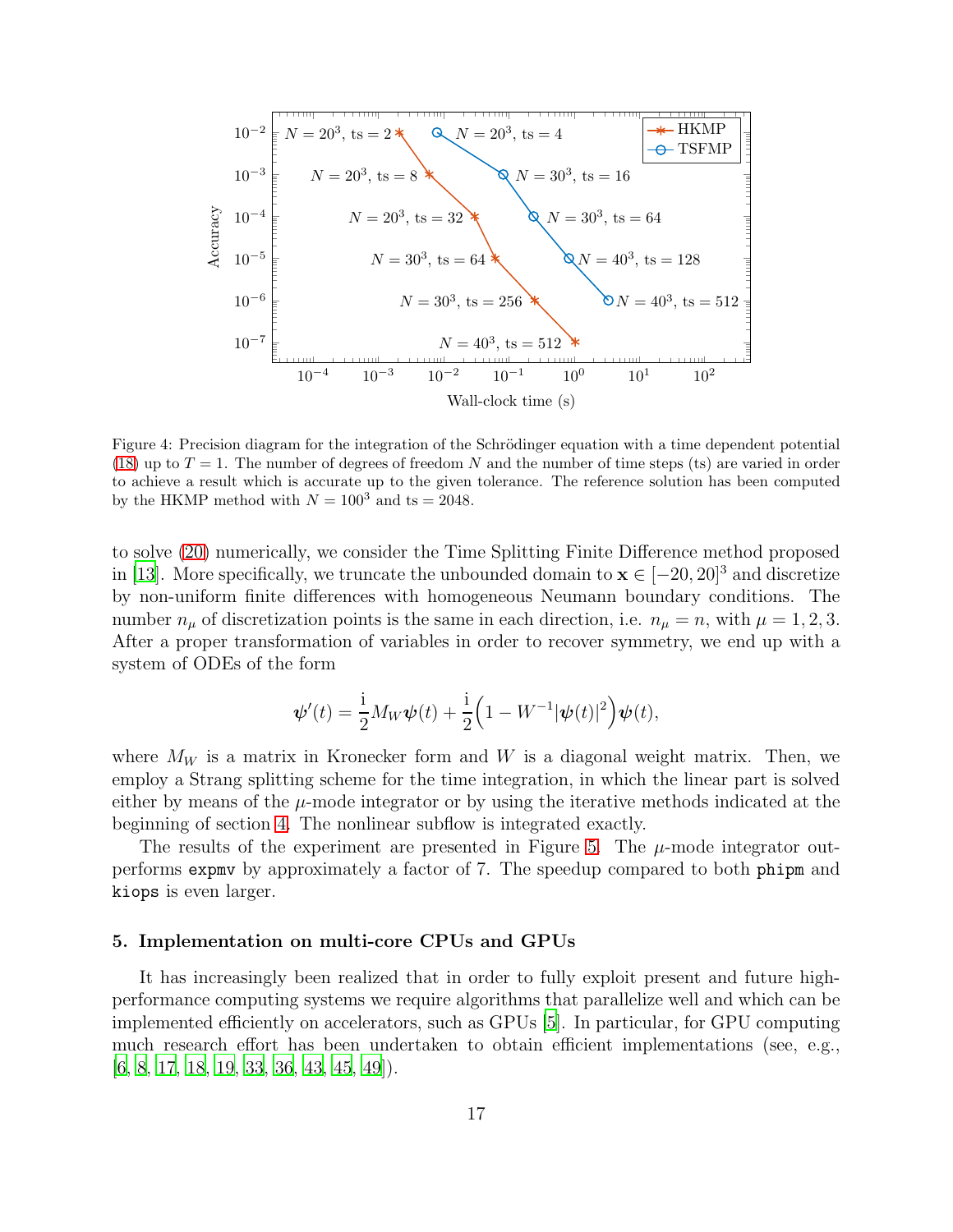

<span id="page-17-0"></span>Figure 5: Wall-clock time (in seconds) for the integration of [\(20\)](#page-15-2) up to  $T = 25$  as a function of n (total number of degrees of freedom  $N = n^3$ ). A constant time step size  $\tau = 0.1$  is employed.

In this section we will consider an efficient implementation of the proposed  $\mu$ -mode integrator on multi-core CPUs and GPUs. We note that all modern hardware platforms are much better at performing floating point operations (such as addition and multiplication) than they are at accessing data in memory. This favors algorithms with a high flop/byte ratio; that is, algorithms that perform many floating point operations for every byte that is loaded from or written to memory. The  $\mu$ -mode product of a square matrix for an array of size  $n_1 \times \cdots \times n_{\mu-1} \times n_{\mu} \times n_{\mu+1} \times \cdots \times n_d$  is computed using a matrix-matrix multiplication of size  $n_{\mu} \times n_{\mu}$  times  $n_{\mu} \times (n_1 \cdots n_{\mu-1} n_{\mu+1} \cdots n_d)$ , see section [2](#page-2-0) for more details. For moderate  $n_{\mu}$  the relatively small  $n_{\mu} \times n_{\mu}$  matrix can be kept in cache and thus  $\mathcal{O}(n_{\mu}N)$  arithmetic operations are performed compared to  $\mathcal{O}(N)$  memory operations, where  $N = n_1 \cdots n_d$  is the total number of degrees of freedom. Thus, the flop/byte ratio of the algorithm is  $\mathcal{O}(n_{\mu}),$ which makes it ideally suited to modern computer hardware. This is particularly true when the  $\mu$ -mode integrator is compared to an implicit scheme implemented with sparse matrixvector products. In this case the flop/byte ratio is only  $\mathcal{O}(1)$  and modern CPU and GPUs will spend most of their time waiting for data that is fetched from memory.

To make this analysis more precise, we have to compare the flop/byte ratio of the algorithm to that of the hardware. For the benchmarks in this section we will use a multi-core CPU system based on a dual socket Intel Xeon Gold 5118 with  $2 \times 12$  cores. The system has a peak floating point performance of 1.8 TFlops/s (double precision) and a theoretical peak memory bandwidth of 256 GB/s. Thus, during the time a double precision floating point number is fetched from memory approximately 56 arithmetic operations can be performed. In addition, we will use a NVIDIA V100 GPU with 7.5 TFlop/s double precision performance and 900 GB/s peak memory bandwidth (approximately 67 arithmetic operations can be performed for each number that is fetched from memory). Due to their large floating point performance we expect the algorithm to perform well on GPUs. A feature of the V100 GPU is that it contains so-called tensor cores that can dramatically accelerate half-precision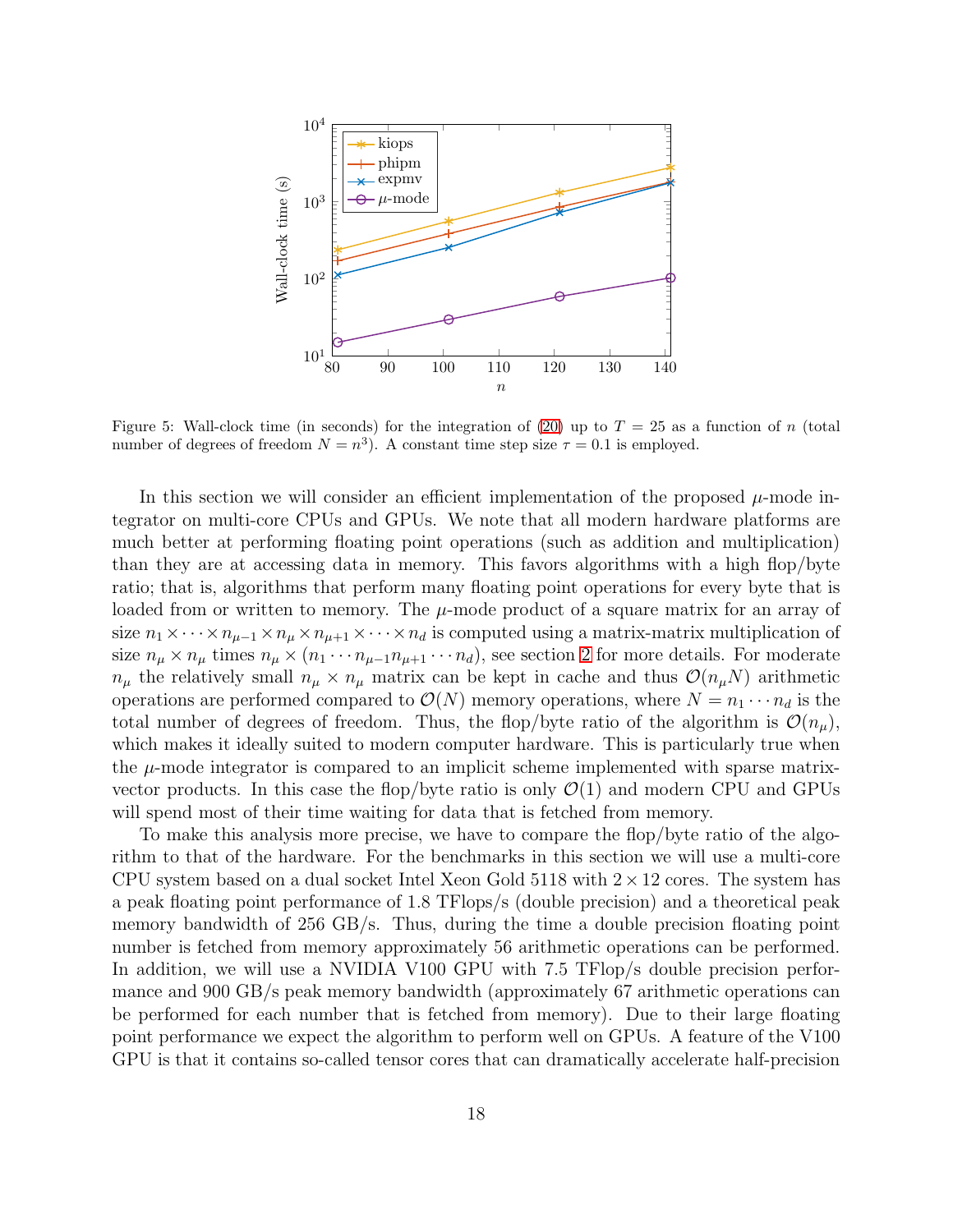computations (up to 125 Tflops/s). Tensor cores are primarily designed for machine learning tasks, but they can also be exploited for matrix-matrix products (see, e.g., [\[1](#page-22-12), [34\]](#page-24-13)).

For reasonably large  $n_{\mu}$  the proposed  $\mu$ -mode integrator is thus compute bound. However, since very efficient (close to the theoretical peak performance) matrix-matrix routines are available on both of these platforms, one can not be entirely indifferent towards memory operations. There are two basic ways to implement the algorithm. The first is to explicitly form the  $n_{\mu} \times (n_1 \cdots n_{\mu-1} n_{\mu+1} \cdots n_d)$  matrix. This has the advantage that a single matrixmatrix multiplication (gemm) can be used to perform each  $\mu$ -mode product and that the corresponding operands have the proper sequential memory layout. The disadvantage is that a permute operation has to be performed before each  $\mu$ -mode product is computed. This is an extremely memory bound operation with strided access for which the floating point unit in the CPU or GPU lies entirely dormant. Thus, while this is clearly the favored approach in a MATLAB implementation, it does not achieve optimal performance. The approach we have chosen in this section is to directly perform the  $\mu$ -mode products on the multi-dimensional array stored in memory (without altering the memory layout in between such operations).

Both Intel MKL and cuBLAS provide appropriate batched gemm routines (cblas\_gemm\_batch for Intel MKL and cublasGemmStridedBatched for cuBLAS) that are heavily optimized, and we will make use of those library functions in our implementation (for more details on these routines we refer to  $[14]$ . Our code is written in C++ and uses CUDA for the GPU implementation.

Before proceeding, let us briefly discuss how the  $\mu$ -mode integrator would perform in a distributed memory setting (i.e. when parallelized using MPI). Since, in general, the matrix exponentials are full matrices, each degree of freedom along a coordinate axis couples with each other degree of freedom on that same axis. This data communication pattern is similar to computing a FFT. Thus, we would expect the  $\mu$ -mode product to scale comparable to FFT on a distributed memory system. This would be worse than a stencil code. However, one should keep in mind that the  $\mu$ -mode integrator can take much larger time steps. Thus, the overall communication overhead to compute the solution at a specified final time could still be larger for an explicit or an iterative method.

In the remainder of this section we will present benchmark results for our implementations. The speedups are always calculated as ratio between the wall-clock time needed by the CPU and the one needed by the GPU.

## 5.1. Heat equation

We consider the same problem as in section [4.1,](#page-9-0) Test 1. The wall-clock time for computing the matrix exponentials and a single time step of the proposed algorithm is listed in Table [2.](#page-19-0) We consider both a CPU implementation using MKL (double and single precision) and a GPU implementation based on cuBLAS (double, single, and half precision). The GPU implementation outperforms the CPU implementation by a factor of approximately 13. Using half-precision computations on the GPU results in another performance increase by approximately a factor of 2. The relative error with respect to the analytical solution reached by the double precision and single precision, for both CPU and GPU and the values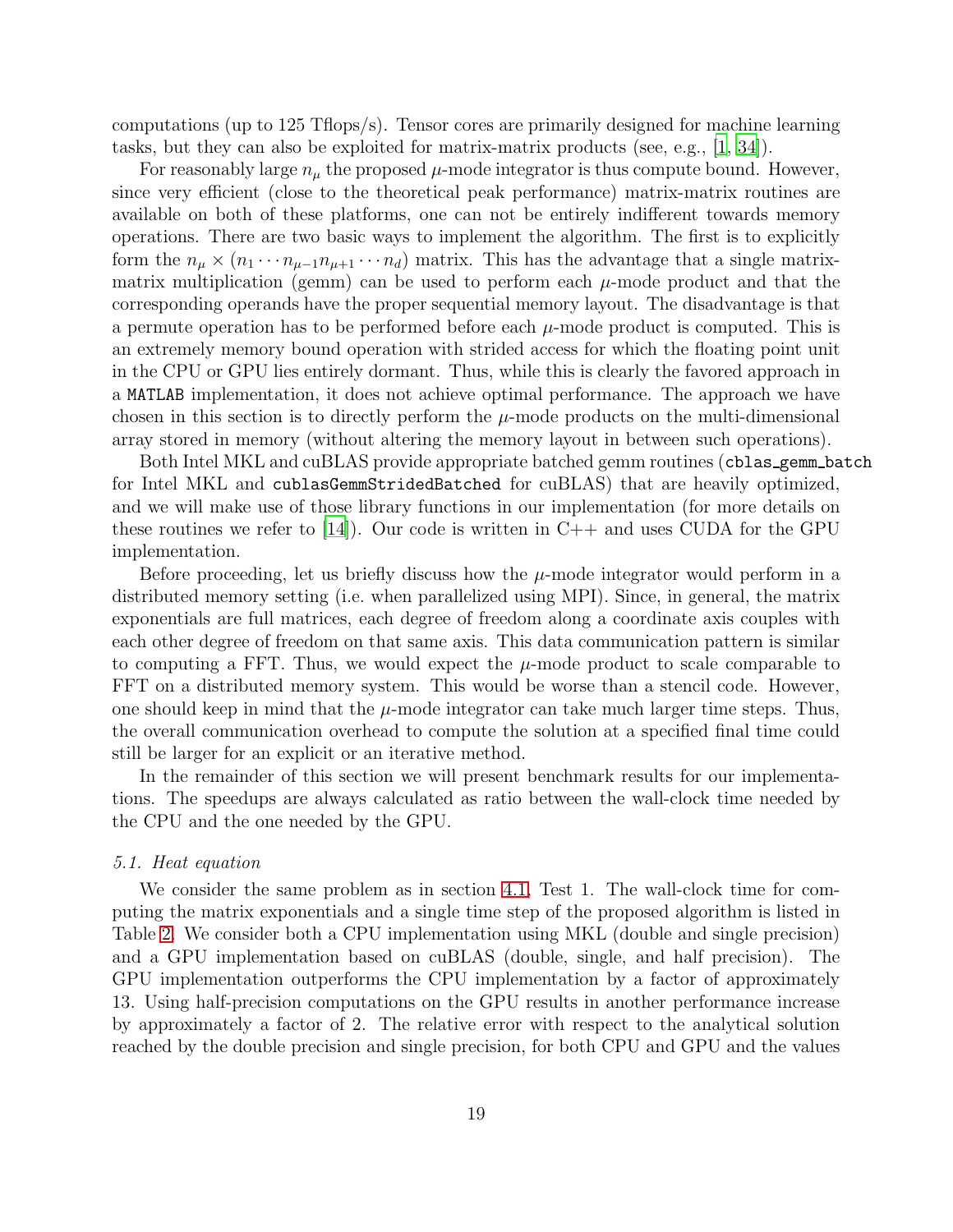of n under consideration, are  $8.22e-05$ ,  $3.66e-05$ ,  $2.06e-05$ ,  $1.47e-05$ . Results in half precision are not reported as the accuracy of the method is lower than the precision itself.

| $\lfloor n \rfloor$ | exp | double |  |                                                                                                         | single |  |  | $\ $ half |
|---------------------|-----|--------|--|---------------------------------------------------------------------------------------------------------|--------|--|--|-----------|
|                     |     |        |  | CPU GPU speedup $\parallel$ CPU GPU speedup $\parallel$ GPU                                             |        |  |  |           |
|                     |     |        |  | 200   2.92   38.39 2.66 14.4x   19.48 1.33 14.6x   0.39                                                 |        |  |  |           |
|                     |     |        |  | 300   4.88   136.17 8.90 15.3x   81.65 5.27 15.5x   2.73                                                |        |  |  |           |
|                     |     |        |  | 400    10.14    310.11 29.88 10.4x    161.97 16.89 9.6x    6.68                                         |        |  |  |           |
|                     |     |        |  | $500 \parallel 17.74 \parallel 711.07$ $52.86$ $13.5x \parallel 373.36$ $30.51$ $12.2x \parallel 15.43$ |        |  |  |           |

<span id="page-19-0"></span>Table 2: Wall-clock time for the heat equation [\(13\)](#page-9-1) discretized using second-order centered finite differences with  $n^3$  degrees of freedom. The time for computing the matrix exponentials (exp) and for one step of the  $\mu$ -mode integrator are listed (in ms). The speedup is the ratio between the single step performed in CPU and GPU, in double and single precision. The matrix exponential is always computed in double precision.

For a number of simulations conducted we observed a drastic reduction in performance for single precision computations when using Intel MKL. To illustrate this we consider the heat equation

<span id="page-19-1"></span>
$$
\begin{cases} \partial_t u(t, \mathbf{x}) = \Delta u(t, \mathbf{x}), & \mathbf{x} \in \left[ -\frac{11}{4}, \frac{11}{4} \right]^3, \quad t \in [0, 1], \\ u(0, \mathbf{x}) = \left( x_1^4 + x_2^4 + x_3^4 \right) \exp\left( -x_1^4 - x_2^4 - x_3^4 \right) \end{cases}
$$
(21)

with (artificial) Dirichlet boundary conditions, discretized in space as above. From Table [3](#page-20-1) we see that the performance of single precision computations with Intel MKL can be worse by a factor of 3.5 compared to double precision, which obviously completely defeats the purpose of doing so. The reason for this performance degradation are so-called denormal numbers, i.e. floating point numbers with leading zeros in the mantissa. Since there is no reliable way to disable denormal numbers on modern x86-64 systems, we avoid them by scaling the initial value in an appropriate way. Since this is a linear problem, the scaling can easily be undone after the computation. The results with the scaling workaround, listed in Table [3,](#page-20-1) now show the expected behavior (that is, single precision computations are approximately twice as fast as double precision ones). We note that this is *not* an issue with our  $\mu$ -mode integrator but rather an issue with Intel MKL. The cuBLAS implementation is free from this artifact and thus no normalization is necessary on the GPU.

## 5.2. Schrödinger equation with time independent potential

We consider the Schrödinger equation with time independent potential from section [4.3.](#page-12-1) The equation is integrated up to  $T = 1$  in a single step, as for this problem no error is introduced by the  $\mu$ -mode integrator. For the space discretization the Hermite pseudospectral discretization is used. The results for both the CPU and GPU implementation are listed in Table [4.](#page-20-2) The GPU implementation, for both single and double precision, shows a speedup of approximately 15 compared to the CPU implementation.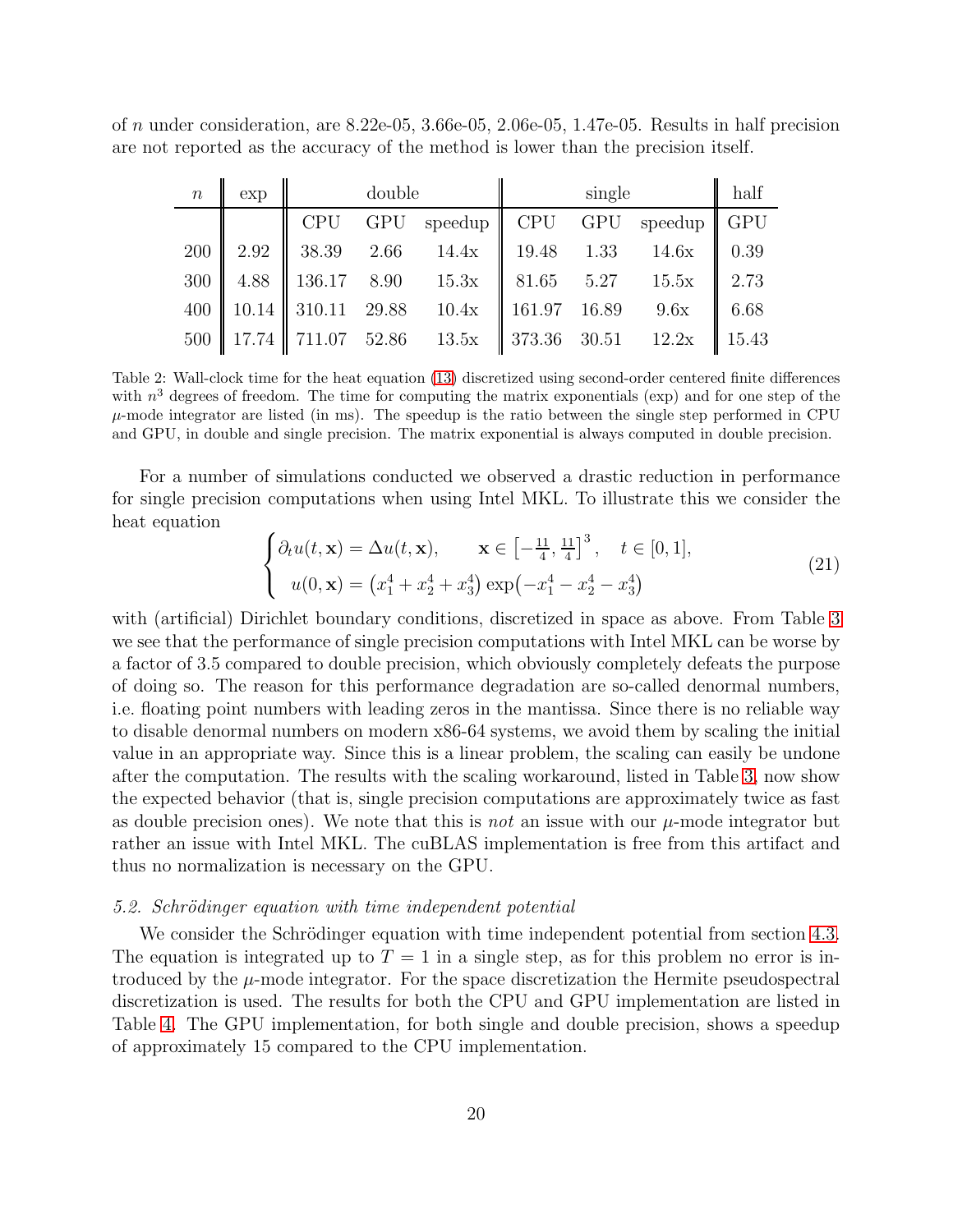| $\boldsymbol{n}$ | exp   | double         |            | single     |            | scaled single | half       |
|------------------|-------|----------------|------------|------------|------------|---------------|------------|
|                  |       | <b>CPU</b>     | <b>GPU</b> | <b>CPU</b> | <b>GPU</b> | <b>CPU</b>    | <b>GPU</b> |
| 200              | 2.92  | 38.80          | 2.64       | 92.19      | 1.34       | 19.98         | 0.38       |
| 300              | 6.01  | 157.41 8.87    |            | 385.84     | 5.22       | 71.24         | 2.71       |
| 400              | 13.40 | 314.96 29.85   |            | 1059.78    | 16.86      | 154.84        | 6.67       |
| 500              | 30.19 | $702.48$ 52.92 |            | 2567.56    | 30.42      | 367.34        | 13.44      |

Table 3: Wall-clock time for the heat equation [\(21\)](#page-19-1) discretized using second order centered finite differences with  $n^3$  degrees of freedom. The performance degradation in CPU due to denormal numbers disappears when using the scaling workaround (scaled single). Speedups are not computed in this case.

<span id="page-20-1"></span>

| $\boldsymbol{n}$ | double |  |  |                                                                                                   | single |                 |  |  |
|------------------|--------|--|--|---------------------------------------------------------------------------------------------------|--------|-----------------|--|--|
|                  | exp    |  |  | $CPU$ GPU speedup $\parallel$ exp                                                                 |        | CPU GPU speedup |  |  |
|                  |        |  |  | $127 \parallel 5.56 \parallel 20.89$ $1.27$ $16.4x \parallel 4.71 \parallel 13.71$ $0.64$ $21.4x$ |        |                 |  |  |
|                  |        |  |  |                                                                                                   |        |                 |  |  |
|                  |        |  |  | 511    50.79   3121.42   219.13   14.2x    28.01   1824.93   119.46   15.2x                       |        |                 |  |  |

<span id="page-20-2"></span>Table 4: Wall-clock time for the linear Schrödinger equation with time independent potential [\(17\)](#page-12-3) integrated with the HKP method  $(n^3$  degrees of freedom). The time for computing the matrix exponential (exp) and for one step of the  $\mu$ -mode integrator are listed (in ms). The speedup is the ratio between the single step performed in CPU and GPU, in double and single precision.

#### 5.3. Schrödinger equation with time dependent potential

We consider once again the Schrödinger equation with the time dependent potential from section [4.4](#page-14-0) solved with the HKMP method. The equation is integrated up to  $T = 1$  with time step  $\tau = 0.02$ . The results are given in Table [5.](#page-21-0) In this case, the matrix exponential changes as we evolve the system in time. Thus, the performance of computing the matrix exponential has to be considered alongside the  $\mu$ -mode products. On the CPU this is not an issue as the time required for the matrix exponential is significantly smaller than the time required for the  $\mu$ -mode products. However, for the GPU implementation and small problem sizes it is necessary to perform the matrix exponential on the GPU as well. To do this we have implemented an algorithm based on a Taylor backward stable approach. Overall, we observe a speedup of approximately 15 by going from the CPU to the GPU (for both single and double precision).

#### <span id="page-20-0"></span>6. Conclusions

We have shown that with the proposed  $\mu$ -mode integrator we can make use of modern computer hardware to efficiently solve a number of partial differential equations. In particular, we have demonstrated that for Schrödinger equations the approach can outperform well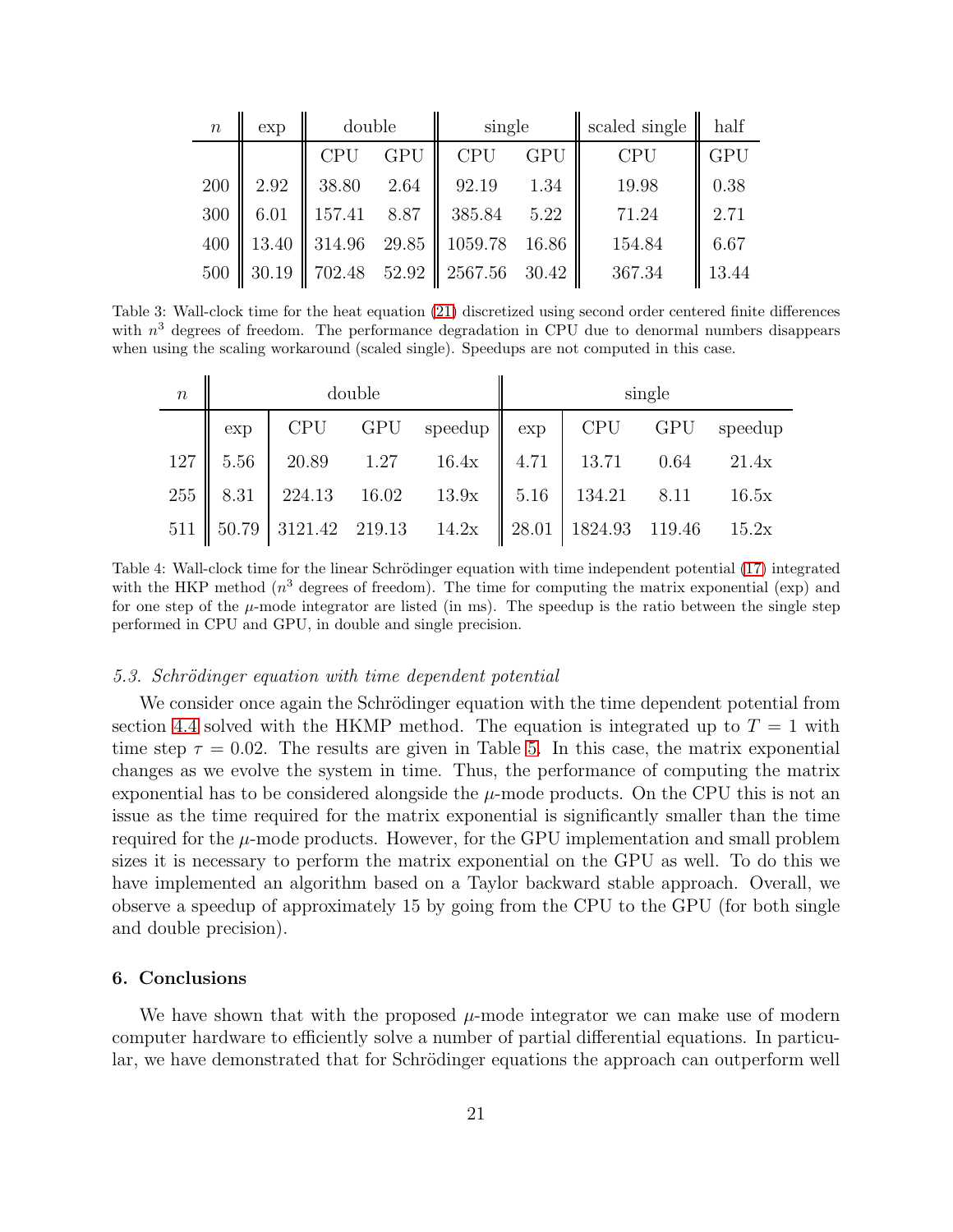| $\boldsymbol{n}$ | double             |                                   |             |                                 |             |       |  |  |  |
|------------------|--------------------|-----------------------------------|-------------|---------------------------------|-------------|-------|--|--|--|
|                  | $\exp(\text{ext})$ | <b>CPU</b>                        |             | GPU                             | speedup     |       |  |  |  |
|                  |                    | $\exp(\text{int})$<br>$\mu$ -mode |             | $\exp\left(\mathrm{int}\right)$ | $\mu$ -mode |       |  |  |  |
| 127              | 0.02               | 2.56                              | 19.38       | 0.37                            | 1.05        | 15.3x |  |  |  |
| 255              | 0.05               | 200.46<br>4.52                    |             | 0.66                            | 13.79       | 14.2x |  |  |  |
| 511              | 0.07               | 29.71                             | 3043.88     | 2.38                            | 213.21      | 14.3x |  |  |  |
|                  |                    |                                   |             |                                 |             |       |  |  |  |
| $\boldsymbol{n}$ | single             |                                   |             |                                 |             |       |  |  |  |
|                  | $\exp(\text{ext})$ | <b>CPU</b>                        |             | GPU                             | speedup     |       |  |  |  |
|                  |                    | $\exp(\text{int})$                | $\mu$ -mode | $\exp\left(\mathrm{int}\right)$ | $\mu$ -mode |       |  |  |  |
| 127              | 0.01               | 2.16                              | 12.51       | 0.25                            | 0.54        | 18.9x |  |  |  |
| 255              | 0.03               | 2.88                              | 100.35      | 0.34                            | 7.01        | 13.9x |  |  |  |
| 511              | 0.05               | 14.25                             | 1600.86     | 1.09                            | 108.31      | 14.8x |  |  |  |

<span id="page-21-0"></span>Table 5: Wall-clock time for the Schrödinger equation with time dependent potential [\(18\)](#page-14-2) integrated with the HKMP method  $(n^3$  degrees of freedom). The time for computing the matrix exponentials and for one step of the  $\mu$ -mode integrator is listed (in ms). The acronym exp (ext) refers to exponentiation of the time independent matrices, which are diagonal, while exp (int) refers to the time dependent ones that have to be computed at each time step. The speedup is the ratio between the single step performed in CPU and GPU, in double precision (top) and single precision (bottom).

established integrators in the literature by a significant margin. This was also possible thanks to the usage of the  $\mu$ -mode product to efficiently compute spectral transforms, which can be beneficial even in applications that are not related to solving partial differential equations. The proposed integrator is particularly efficient on GPUs too, as we have demonstrated, which is a significant asset for running simulation on the current and next generation of supercomputers.

#### Acknowledgments

The authors would like to thank the Italian Ministry of Instruction, University and Research (MIUR) for partially supporting this research with funds coming from PRIN Project 2017 (No. 2017KKJP4X entitled "Innovative numerical methods for evolutionary partial differential equations and applications").

The authors acknowledge partial support from the Program Ricerca di Base 2019 of the University of Verona entitled "Geometric Evolution of Multi Agent Systems".

FZ has received funding from the European Research Council (ERC) under the European Union's Horizon 2020 research and innovation programme (grant agreement No. 850941).

This work is supported by the Austrian Science Fund (FWF) – project id: P32143-N32.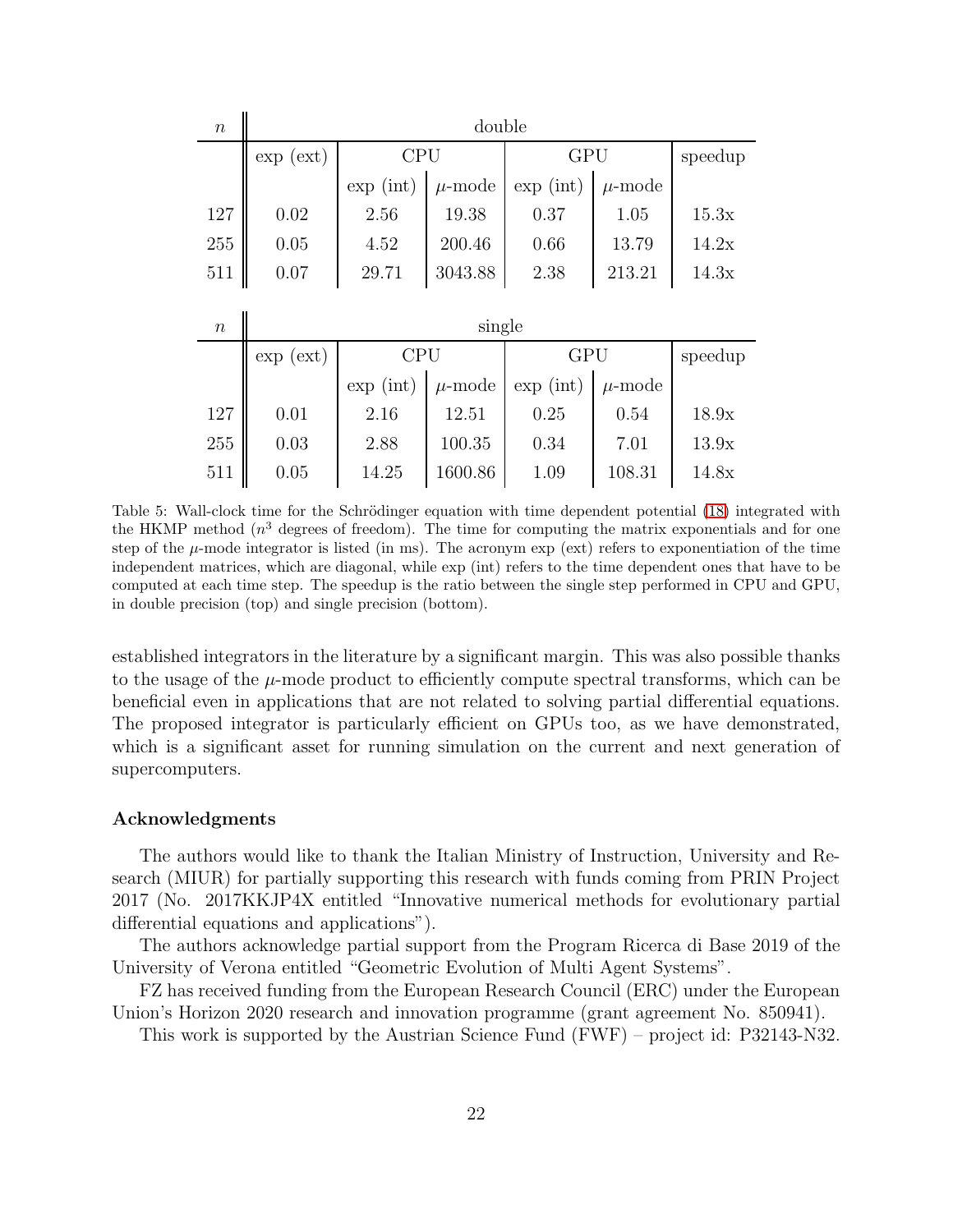## References

- <span id="page-22-12"></span>[1] A. Abdelfattah, S. Tomov, and J. Dongarra. Fast batched matrix multiplication for small sizes using half-precision arithmetic on GPUs. In 2019 IEEE International Parallel and Distributed Processing Symposium (IPDPS), pages 111–122. IEEE, 2019.
- <span id="page-22-6"></span>[2] A.H. Al-Mohy and N.J. Higham. A new scaling and squaring algorithm for the matrix exponential. SIAM J. Matrix Anal. Appl., 31(3):970–989, 2009.
- <span id="page-22-1"></span>[3] A.H. Al-Mohy and N.J. Higham. Computing the action of the matrix exponential with an application to exponential integrators.  $SIAM J. Sci. Comput., 33(2):488-511, 2011.$
- <span id="page-22-0"></span>[4] U.M. Ascher and S. Reich. The midpoint scheme and variants for Hamiltonian systems: advantages and pitfalls.  $SIAM J. Sci. Comput., 21(3):1045-1065, 1999.$
- <span id="page-22-9"></span>[5] S. Ashby et al. The opportunities and challenges of exascale computing. Report of the ASCAC Subcommittee on Exascale Computing, U.S. Department of Energy, 2010.
- <span id="page-22-10"></span>[6] N. Auer, L. Einkemmer, P. Kandolf, and A. Ostermann. Magnus integrators on multicore CPUs and GPUs. Comput. Phys. Commun., 228:115–122, 2018.
- <span id="page-22-5"></span>[7] W. Bao and J. Shen. A fourth-order time-splitting Laguerre–Hermite pseudospectral method for Bose–Einstein condensates. SIAM J. Sci. Comput., 26(6):2010–2028, 2005.
- <span id="page-22-11"></span>[8] M. Bussmann et al. Radiative signatures of the relativistic Kelvin–Helmholtz instability. In SC '13: Proceedings of the International Conference on High Performance Computing, Networking, Storage and Analysis, pages 1–12, New York, NY, USA, 2013.
- <span id="page-22-2"></span>[9] M. Caliari, F. Cassini, and F. Zivcovich. Approximation of the matrix exponential for matrices with skinny fields of values. BIT Numer. Math., 60(4):1113–1131, 2020.
- <span id="page-22-3"></span>[10] M. Caliari, P. Kandolf, A. Ostermann, and S. Rainer. The Leja method revisited: backward error analysis for the matrix exponential. SIAM J. Sci. Comput.,  $38(3)$ : A1639– A1661, 2016.
- <span id="page-22-4"></span>[11] M. Caliari, P. Kandolf, and F. Zivcovich. Backward error analysis of polynomial approximations for computing the action of the matrix exponential. BIT Numer. Math., 58(4):907–935, 2018.
- <span id="page-22-7"></span>[12] M. Caliari and F. Zivcovich. On-the-fly backward error estimate for matrix exponential approximation by Taylor algorithm. J. Comput. Appl. Math., 346:532–548, 2019.
- <span id="page-22-8"></span>[13] M. Caliari and S. Zuccher. Reliability of the time splitting Fourier method for singular solutions in quantum fluids. Comput. Phys. Commun., 222:46–58, 2018.
- <span id="page-22-13"></span>[14] C. Cecka. Pro Tip: cuBLAS Strided Batched Matrix Multiply. <https://developer.nvidia.com/blog/cublas-strided-batched-matrix-multiply>, 2017.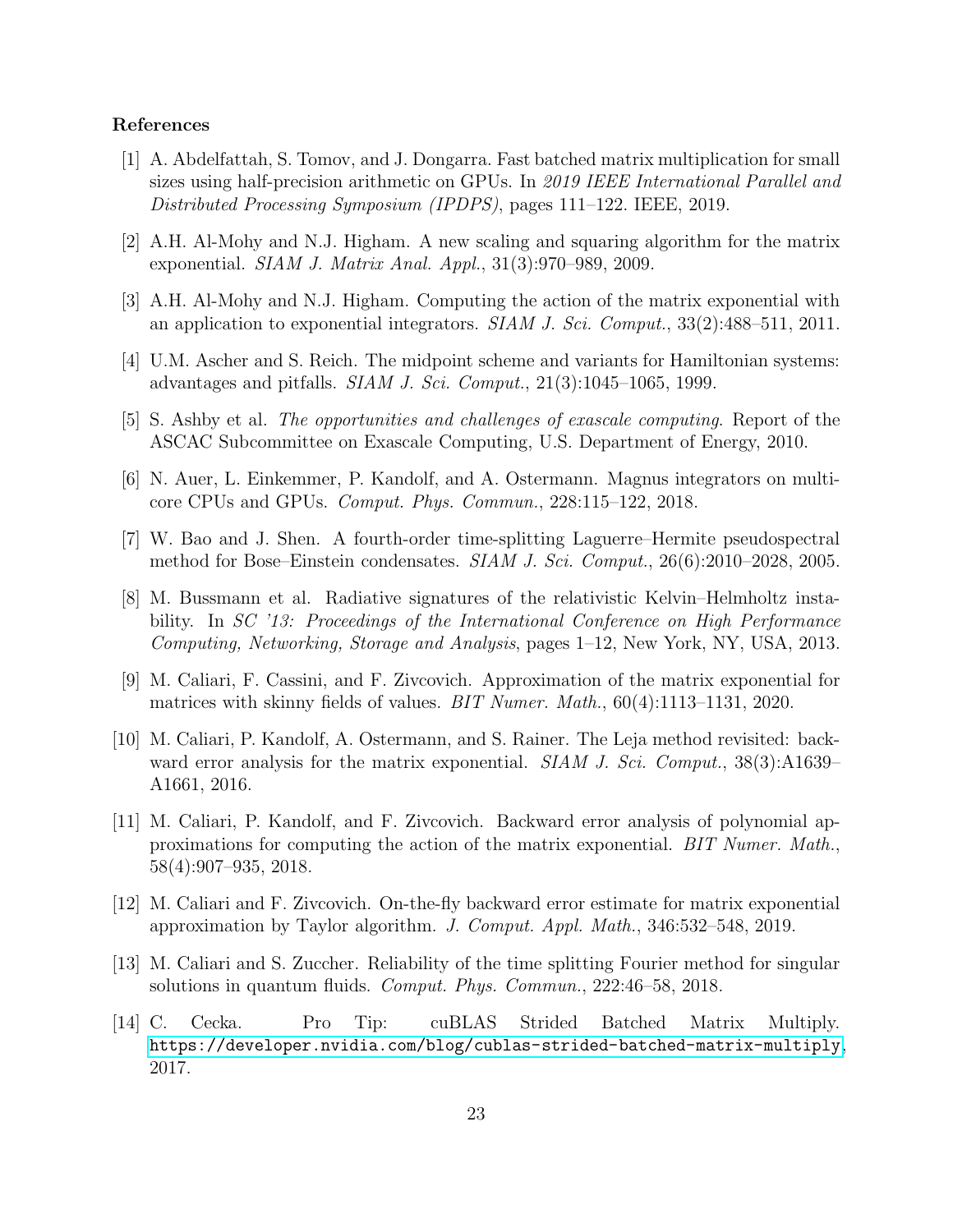- <span id="page-23-3"></span>[15] N. Crouseilles, L. Einkemmer, and J. Massot. Exponential methods for solving hyperbolic problems with application to collisionless kinetic equations. J. Comput. Phys., 420:109688, 2020.
- <span id="page-23-4"></span>[16] N. Crouseilles, L. Einkemmer, and M. Prugger. An exponential integrator for the driftkinetic model. Comput. Phys. Commun., 224:144–153, 2018.
- <span id="page-23-11"></span>[17] L. Einkemmer. A mixed precision semi-Lagrangian algorithm and its performance on accelerators. In 2016 International Conference on High Performance Computing & Simulation (HPCS), pages 74–80. IEEE, 2016.
- <span id="page-23-12"></span>[18] L. Einkemmer. Evaluation of the Intel Xeon Phi 7120 and NVIDIA K80 as accelerators for two-dimensional panel codes. PloS ONE, 12(6):e0178156, 2017.
- <span id="page-23-13"></span>[19] L. Einkemmer. Semi-Lagrangian Vlasov simulation on GPUs. Comput. Phys. Commun., 254:107351, 2020.
- <span id="page-23-6"></span>[20] L. Einkemmer, M. Moccaldi, and A. Ostermann. Efficient boundary corrected Strang splitting. Appl. Math. Comput., 332:76–89, 2018.
- <span id="page-23-7"></span>[21] L. Einkemmer and A. Ostermann. Overcoming order reduction in diffusion-reaction splitting. Part 1: Dirichlet boundary conditions.  $SIAM J. Sci. Comput., 37(3):A1577-$ A1592, 2015.
- <span id="page-23-5"></span>[22] F. Filbet and E. Sonnendrücker. Comparison of Eulerian Vlasov solvers. Comput. Phys. Commun., 150(3):247–266, 2003.
- <span id="page-23-10"></span>[23] M. Frigo and S.G. Johnson. FFTW: An adaptive software architecture for the FFT. In 1998 IEEE International Conference on Acoustics, Speech and Signal Processing, (ICASSP'98), pages 1381–1384. IEEE.
- <span id="page-23-1"></span>[24] M. Gasteiger, L. Einkemmer, A. Ostermann, and D. Tskhakaya. Alternating direction implicit type preconditioners for the steady state inhomogeneous Vlasov equation. J. Plasma Phys., 83:705830107, 2017.
- <span id="page-23-8"></span>[25] S. Gaudrealt, G. Rainwater, and M. Tokman. KIOPS: A fast adaptive Krylov subspace solver for exponential integrators. J. Comput. Phys.,  $372(1):236-255$ ,  $2018$ .
- <span id="page-23-9"></span>[26] B. Hashemi and L.N. Trefethen. Chebfun in three dimensions. SIAM Journal on Scientific Computing, 39(5):C341–C363, 2017.
- <span id="page-23-2"></span>[27] M. Hochbruck and J. Köhler. On the efficiency of the Peaceman–Rachford ADI-dG method for wave-type problems. In Numerical Mathematics and Advanced Applications ENUMATH 2017, pages 135–144. Springer, 2019.
- <span id="page-23-0"></span>[28] M. Hochbruck and A. Ostermann. Exponential integrators. Acta Numer., 19:209–286, 2010.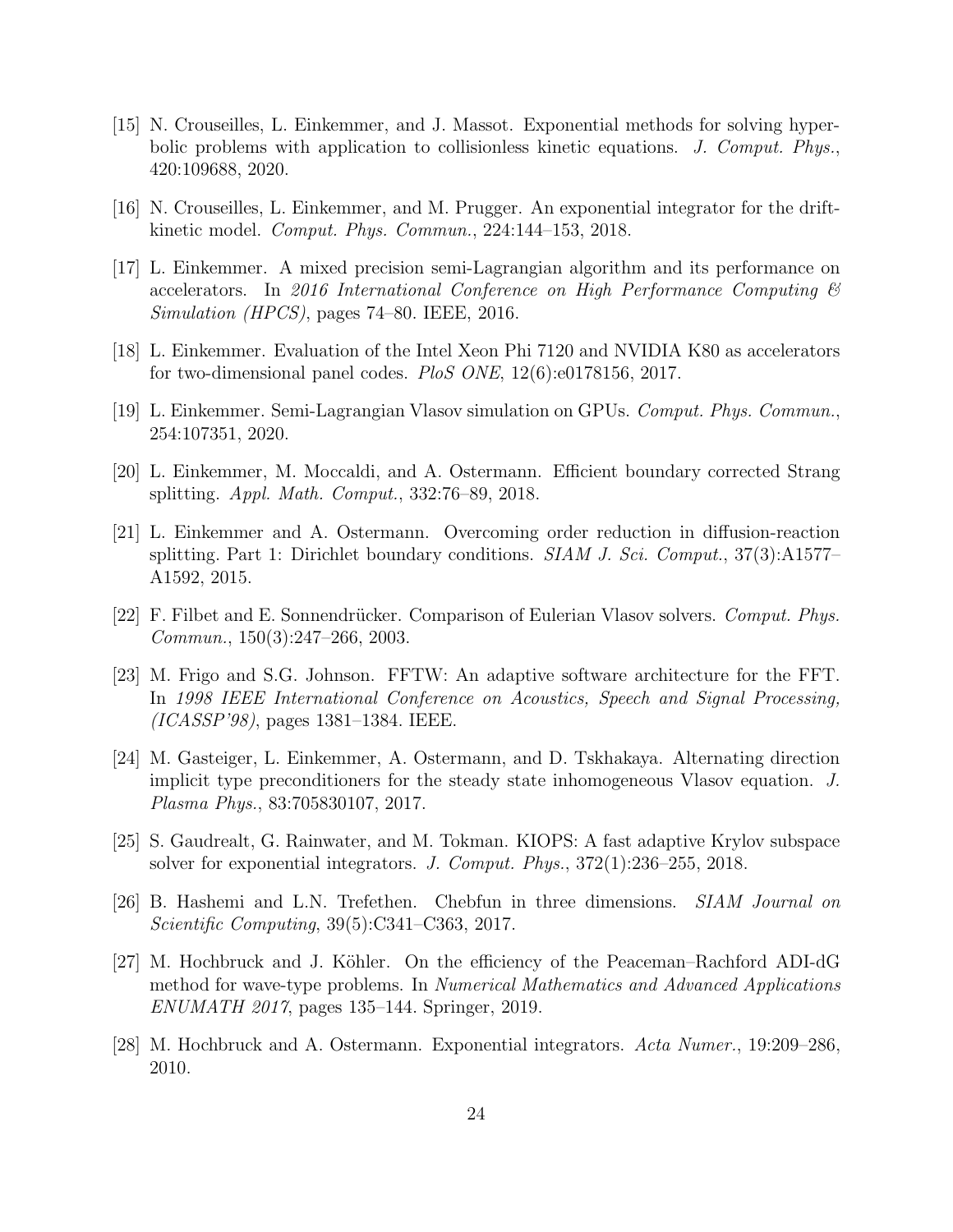- <span id="page-24-4"></span>[29] W. Hundsdorfer and J.G. Verwer. Numerical solution of time-dependent advectiondiffusion-reaction equations. Springer, 2013.
- <span id="page-24-9"></span>[30] S. Jin, P. Markowich, and C. Sparber. Mathematical and computational methods for semiclassical Schrödinger equations. Acta Numer., 20:121–209, 2011.
- <span id="page-24-7"></span>[31] T.G. Kolda. Multilinear operators for higher-order decompositions. Technical Report SAND2006-2081, Sandia National Laboratories, April 2006.
- <span id="page-24-8"></span>[32] T.G. Kolda and B.W. Bader. Tensor decompositions and applications. SIAM Rev., 51(3):455–500, 2009.
- <span id="page-24-11"></span>[33] D.I. Lyakh. An efficient tensor transpose algorithm for multicore CPU, Intel Xeon Phi, and NVidia Tesla GPU. Comput. Phys. Commun., 189:84–91, 2015.
- <span id="page-24-13"></span>[34] S. Markidis, S.W. Chien, E. Laure, I.B. Peng, and J.S. Vetter. NVIDIA tensor core programmability, performance & precision. In 2018 IEEE International Parallel and Distributed Processing Symposium Workshops (IPDPSW), pages 522–531. IEEE, 2018.
- <span id="page-24-0"></span>[35] R.I. McLachlan and G.R.W. Quispel. Splitting methods. Acta Numerica, 11:341–434, 2002.
- <span id="page-24-12"></span>[36] M. Mehrenberger, C. Steiner, L. Marradi, N. Crouseilles, E. Sonnendrücker, and B. Afeyan. Vlasov on GPU (VOG project). ESAIM: Proc., 43:37–58, 2013.
- <span id="page-24-1"></span>[37] T. Namiki. A new FDTD algorithm based on alternating-direction implicit method. IEEE Trans. Microw. Theory Tech., 47(10):2003–2007, 1999.
- <span id="page-24-3"></span>[38] H. Neudecker. A note on Kronecker matrix products and matrix equation systems. SIAM Journal on Applied Mathematics, 17(3):603–606, 1969.
- <span id="page-24-5"></span>[39] Q. Nie, F.Y.M. Wan, Y.-T. Zhang, and X.-F. Liu. Compact integration factor methods in high spatial dimensions. J. Comput. Phys., 227:5238–5255, 2008.
- <span id="page-24-6"></span>[40] J. Niesen and W.M. Wright. Algorithm 919: A Krylov subspace algorithm for evaluating the  $\varphi$ -functions appearing in exponential integrators. ACM Trans. Math. Software, 38(3):1–19, 2012.
- <span id="page-24-2"></span>[41] D.W. Peaceman and H.H. Rachford Jr. The numerical solution of parabolic and elliptic differential equations. J. Soc. Ind. Appl.,  $3(1):28-41$ , 1955.
- <span id="page-24-10"></span> $[42]$  U. Peskin, R. Kosloff, and N. Moiseyev. The solution of the time dependent Schrödinger equation by the  $(t, t')$  method: The use of global polynomial propagators for time dependent Hamiltonians. J. Chem. Phys., 100(12):8849–8855, 1994.